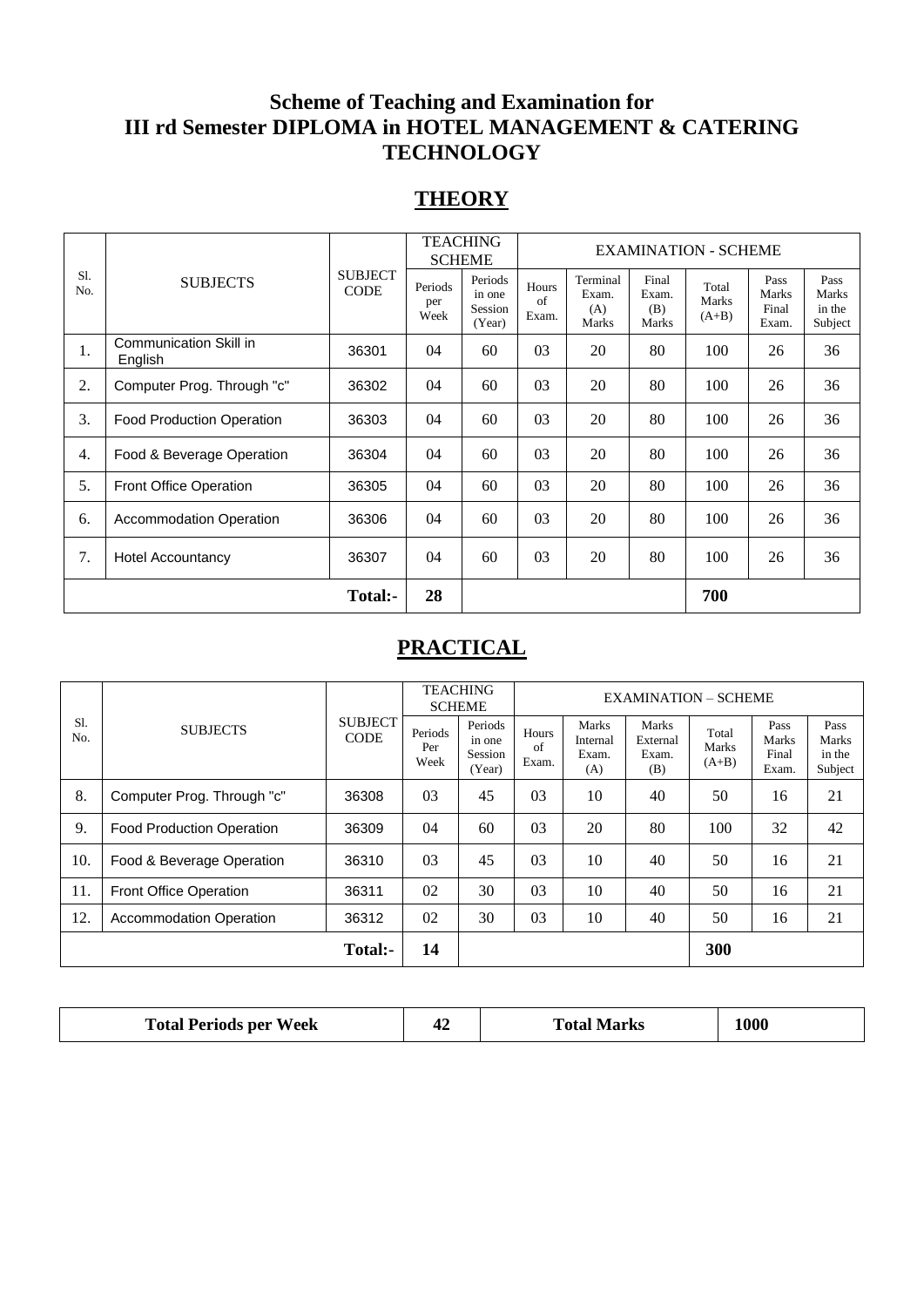# **COMMUNICATION SKILL IN ENGLISH**

Subject code **36301**

| No. of Periods in |
|-------------------|
| one Session       |
| 60                |

### **THEORY**

|    |          | No. of Periods |                                                                                       |
|----|----------|----------------|---------------------------------------------------------------------------------------|
| 04 | per week | P/S            | Full Marks<br>:100<br><b>Final Marks</b><br>80<br><b>Terminal Marks</b><br>$\cdot$ 20 |
|    |          |                |                                                                                       |

### **Rationale:**

The rationally behind imparting communication skill in English is to enable the students to write and communicate effectively. The basics if writing conversation, reports making etc will be taught under this subject.

**Objectives:** It aims at making aware of how a communicative situation influences the choice of sentence in structure and vocabulary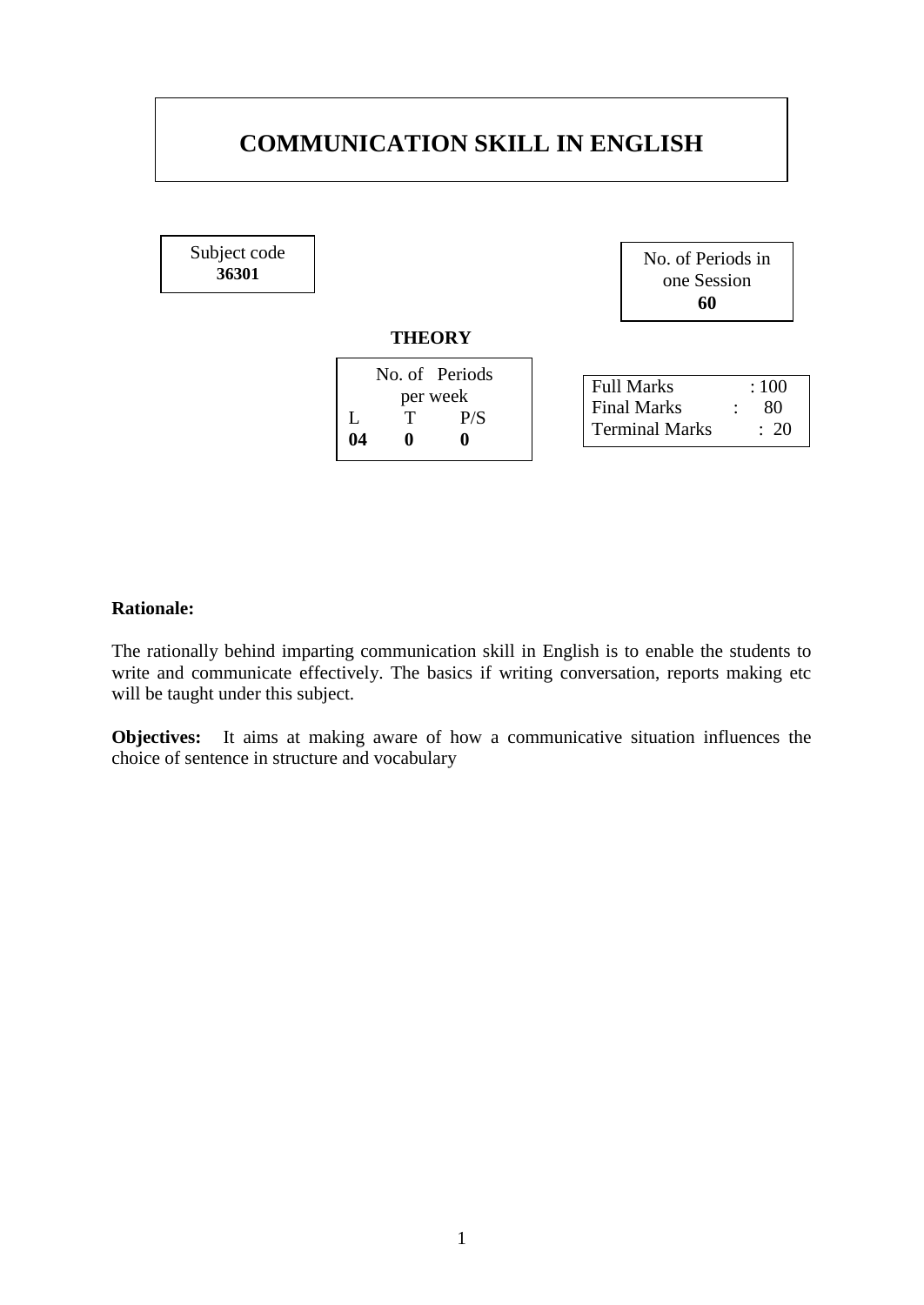#### **BLOCK: 01- LETTER 15**

- UNIT 1 Some concepts in communication
- UNIT 2 Formal letters-1
- UNIT 3 Formal letters-2
- UNIT 4 Informal letters-1
- UNIT 5 Informal letters-2

#### **BLOCK: 02 – CONVERSATION 20**

| Formal conversation     |
|-------------------------|
| Face-to-Face-1          |
| Formal conversation     |
| Face-to-Face-2          |
| Informal conversation   |
| Face-to-Face-1          |
| Informal conversation   |
| Face-to-Face-2          |
| Discussion              |
| Telephonic conversation |
|                         |

#### **BLOCK: 03 – OTHER FORMS OF OFFICIAL COMMUNICATION 10**

- UNIT-11 Memoranda
- UNIT-12 Reports-1
- UNIT-13 Reports-2
- UNIT-14 Minutes of Meetings

#### **BLOCK: 04 – INTERVIEWS AND PUBLIC SPEAKING 10**

- UNIT-16 **Debates**
- UNIT-17 Discussion
- UNIT-18 Speeches
- UNIT-19 Seminar Talks

### **BLOCK: 05 - MASS MEDIA : TELEVISION 05**

UNIT-20 Interviews UNIT-21 Media, Contexts and Words

#### **SCHEME OF EXAMINATION FOR FINAL EXAMINATION F.M. :80**

|       | Objective (selection type) | 25% |
|-------|----------------------------|-----|
| Short | answers                    | 25% |
| Long  | answers                    | 50% |

Books recommended:- 1. Business Communication – P D Chaturvedi 2. Communication Skills – Peter Simon

2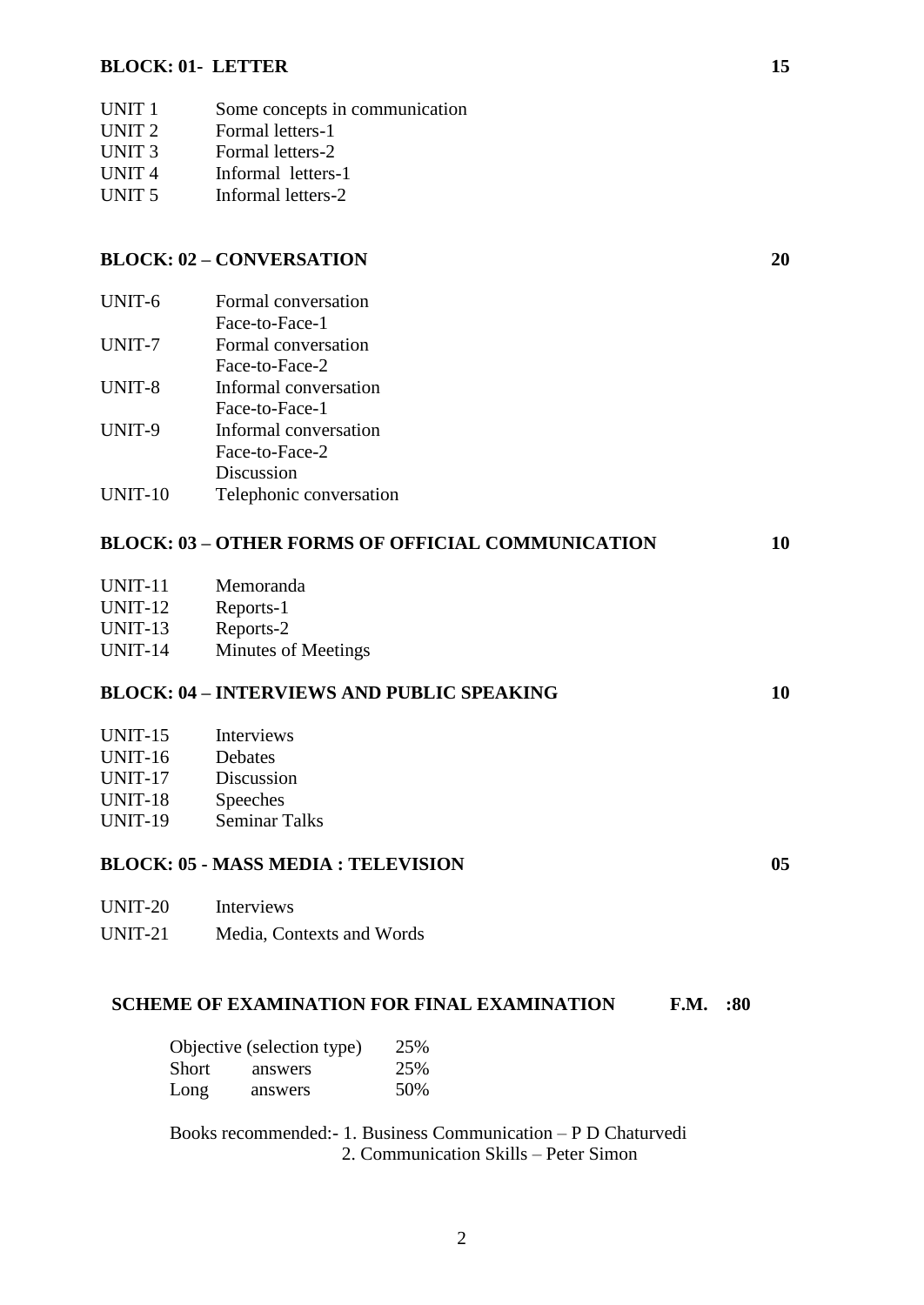# **COMPUTER PROGRAMMING THROUGH 'C'**

Subject code **36302**



| No. of Periods<br>per week |  | Full Marks<br>Final Marks | :100<br>:80 |  |  |
|----------------------------|--|---------------------------|-------------|--|--|
| P/S<br>04                  |  | <b>Terminal Marks</b>     | : 20        |  |  |
|                            |  |                           |             |  |  |

#### **Rationale:**

Computers play a vital role in present day life, more so in the professional life of technician engineers. In order to enable the students use the computers effectively in problem solving. This course offers the modern programming language 'C' along with exposition to various engineering applications of computers

#### **Objective:**

The objectives of this course are to make the students able to:

- Develop efficient algorithms for solving a problem.
- Use the various constructs of a programming language viz. conditional, iteration and recursion.
- $\triangleleft$  Implement the algorithms in 'C' language.

| S. No. | <b>Topic</b>                 | <b>Period</b> |
|--------|------------------------------|---------------|
| 01.    | Introduction to Programming  | 12            |
| 02     | Introduction to 'C' Language | 15            |
| 03     | Condition and Loops          | 13            |
| 04     | Arrays                       | 10            |
| 05     | Introduction to Algorithm    | 05            |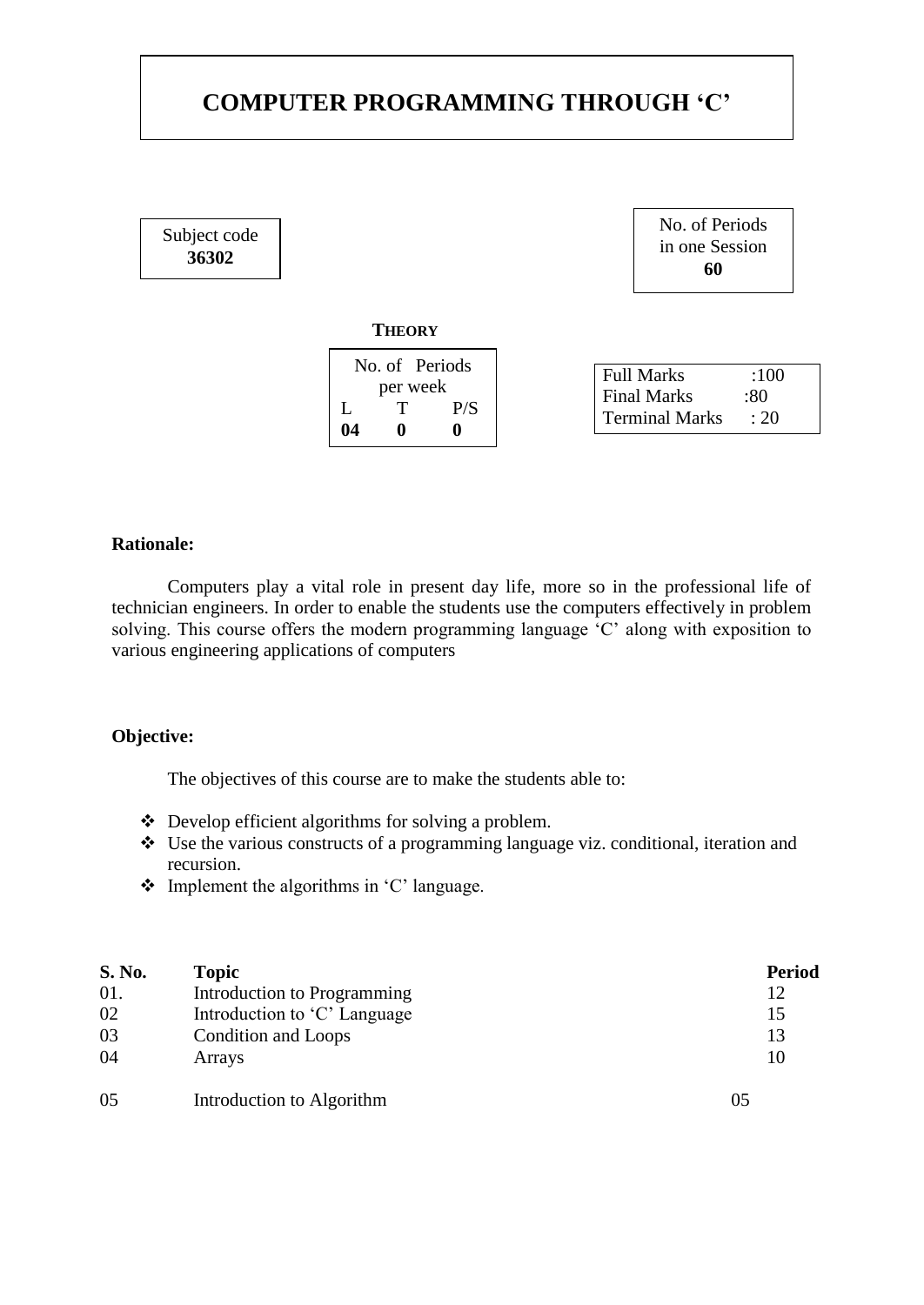#### **CONTENTS:**

#### **TOPIC: 01 – INTRODUCTION TO PROGRAMMING:** (12)

The Basic Model of Computation. Algorithms. Flow-charts, Programming Languages, Compilation. Linking and Loading. Testing and Debugging, Documentation. Programming Style-Names. Documentation & Format, Refinement & Modularity.

### **TOPIC: 02– INTRODUCTION TO 'C' LANGUAGE:** (15)

- 03.01 Character set, Variable and identifiers. Built-in Data Types. Variable Definition, Declaration, C Key Words-Rules & Guidelines for Naming Variables.
- 03.02 Arithmetic operators and Expressions. Constants and Literals. Precedence & Order of Evaluation.
- 03.03 Simple assignment statement. Basic input/output statement.
- 03.04 Simple 'C' programs

#### **TOPIC: 03– CONDITIONAL STATEMENTS AND LOOPS:** (13)

| 04.01 | Decision making within a program                    |
|-------|-----------------------------------------------------|
| 04.02 | Conditions, Relational Operators, Logical Operators |
| 04.03 | If statement, If-else statement                     |
| 04.04 | Loop statements                                     |
| 04.05 | Break, Continue, Switch, Goto and Labels.           |

#### **TOPIC: 04– ARRAYS:** (10)

What is an Array? Declaring an Array. Initializing an Array. One dimensional arrays: Array manipulation: Searching. Insertion, Deletion of an element from an array: Finding the largest/smallest element in array; Two dimensional arrays. Addition/Multiplication of two matrices. Transpose of a square matrix: Null terminated strings as array of characters. Representation sparse matrices.

#### **TOPIC: 05- INTRODUCTION TO ALGORITHM:-** (05)

Introduction of Algorithm and flow chart, Different symbol of flow chart-description & symbol of flow chart, advantage of flow chart & algorithm

, Example of Algorithm & flow chart with C program.

#### **Books Recommended:**

| 1. Programming with C. Second Edition. Tata<br>McGraw Hill, 2000             | - Byron Gottfried  |
|------------------------------------------------------------------------------|--------------------|
| 2. How to solve by Computer, Seventh Edition, 2001<br>Prentice Hall of India | - R.G. Dromey      |
| 3. Programming with ANSI-C First Edition 1996<br>Tata McGraw Hill.           | - E. Balaguruswami |
| 4. Programming with ANSI & Turbo C First Edition                             | - A. Kamthane      |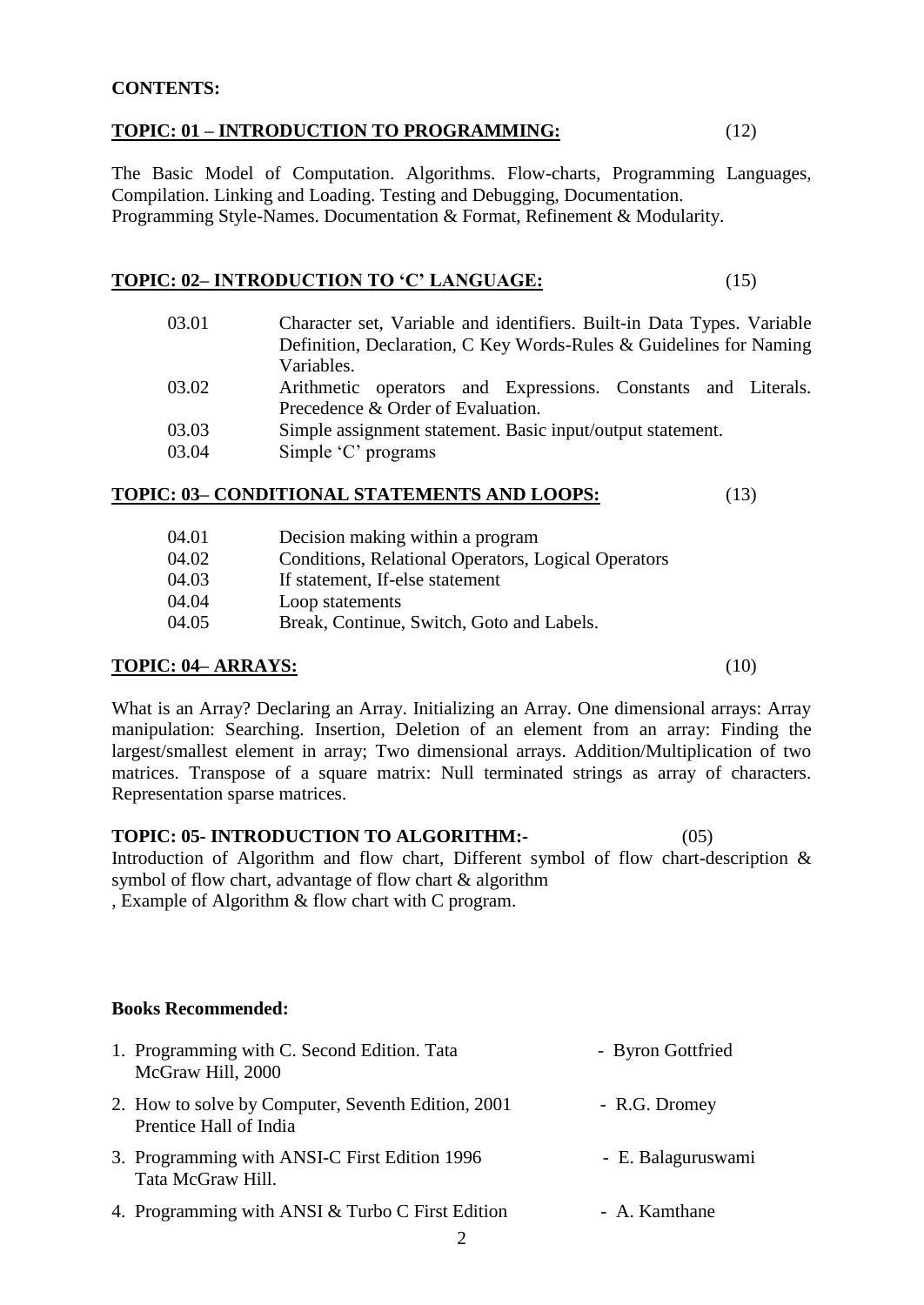2002. Pearson Education. 5. Programming with C, First Edition 1997, Tata - Venugopal and Prasad McGraw Hill 6. The C Programming Language, Second Edition - B. W. Kernighan & D.M. 2001 Prentice Hall of India Ritchie 7. Programming in C. Vikash Publishing House - R. Subburaj Pvt. Ltd., Jungpura, New Delhi. 8. Programming with C Language. Tata McGraw Hill - C. Balagurus wa mi New Delhi. 9. Elements of C. Khanna Publishers, Delhi - M. H Lewin 10. Programming in C - Stephen G Kochan 11. Programming in C. Khanna Publishers Delhi - B.P. Mahapatra 12. Let us C. BPB Publication, New Delhi - Yashwant Kanetkar 13. Programming in C. Galgotia Publications - Kris A. Jamsa Pvt. Ltd. Dariyaganj, New Delhi 14. The Art of C. Programming, Narosa Publishing – Jones Robin & Stewart House, New Delhi. 15. Problem Solving and Programming Prentice - A. C. Kenneth Hall International. 16. C made easy. McGraw Hill Book Company 1987 - H. Schildi 17. Software Engineering, McGraw Hill 1992 - R.S. Pressman 18. Pointers in C. BPB publication. New Delhi - Yashwant Kanetkar

#### **SCHEME OF EXAMINATION FOR FIN AL EXAMINATION F.M.:80**

|       | Objective (selection type) 25% |     |
|-------|--------------------------------|-----|
| Short | answers                        | 25% |
| Long  | answer                         | 50% |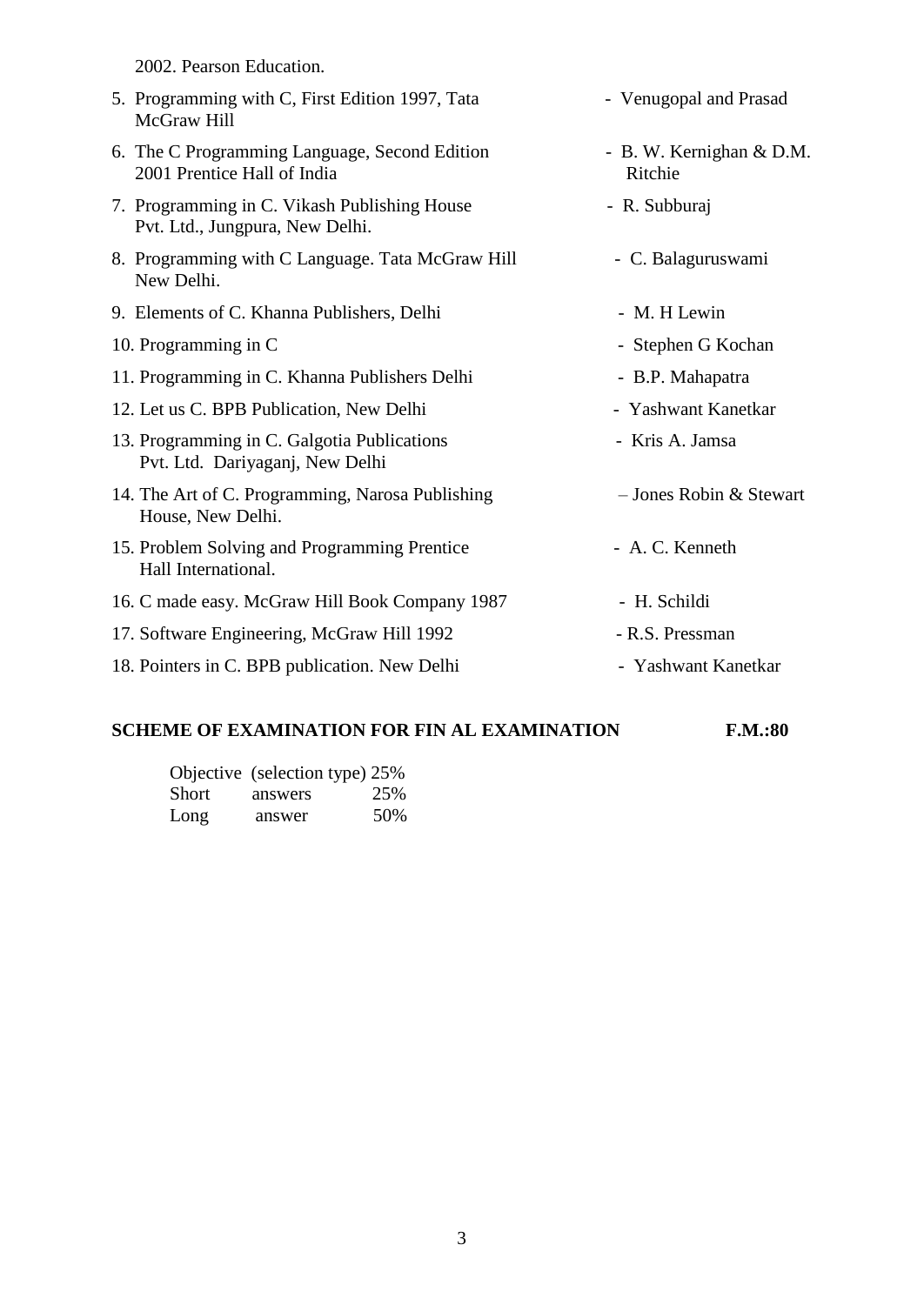# **FOOD PRODUCTION OPERATION**

Subject code **36303**

No. of Periods in one Session **60**

# **THEORY**

| $\vert$ Full Marks :<br>100  |
|------------------------------|
| Final Marks:                 |
| <b>Terminal Marks:</b><br>20 |
|                              |
|                              |

# **Rationale:**

- (1) Bakery & Pastry
- (2) Indent writing
- (3) Plan of work
- (4) Preparation

# **Objective:**

(1) Bakery & Pastry (2) Indent writing (3) Plan of work (4) Preparation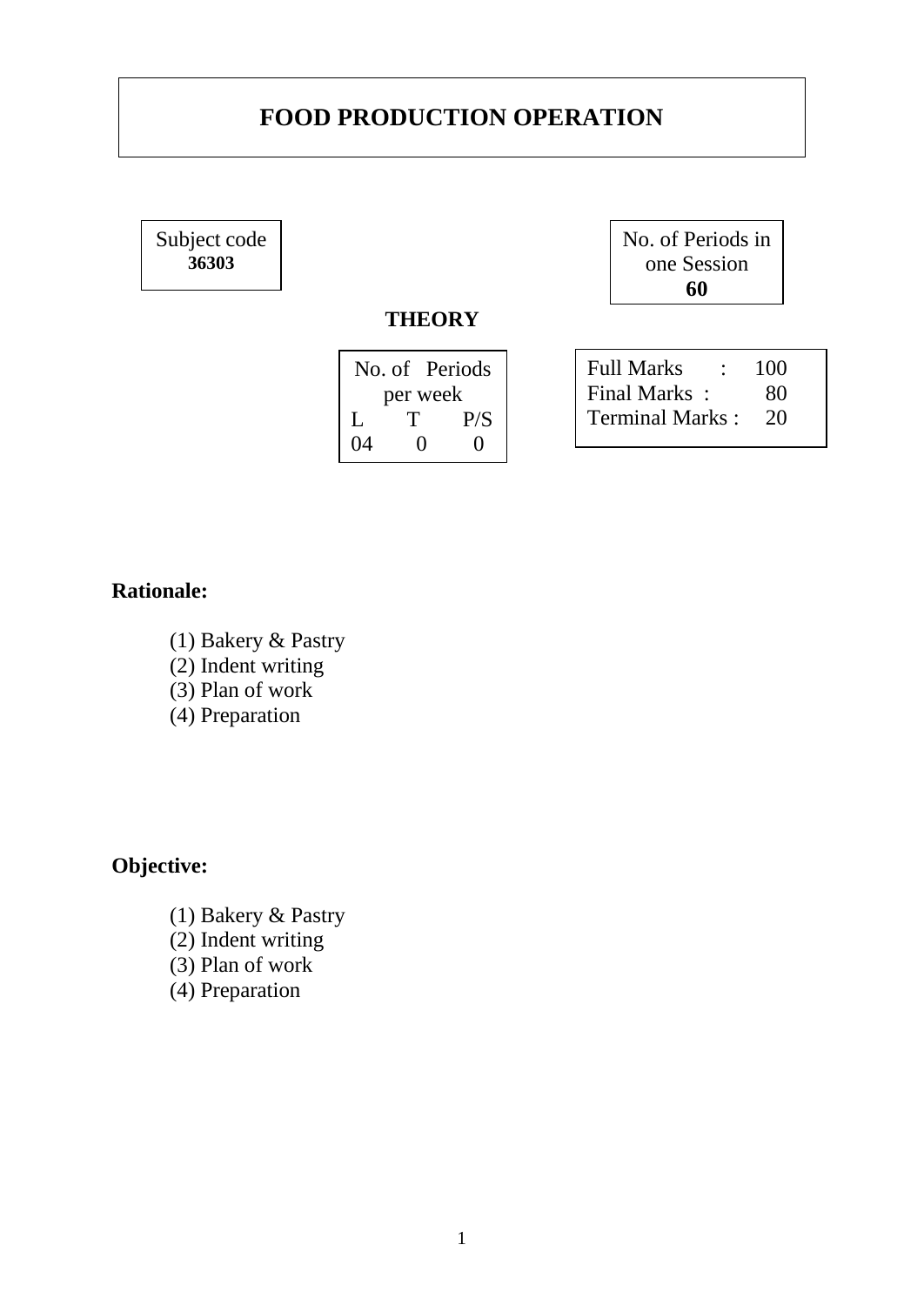# **CONTENT:**

# **TOPIC:01 BAKERY & PASTRY**

- 01.01 Short crust
- 01.02 Laminated
- 01.03 **Choux**
- 01.04 Hot water/Rough puff
- 01.05 Recipes and methods of preparation
- 01.06 **Differences**
- 01.07 Uses of each pastry
- 01.06 **Differences**
- 01.07 Uses of each pastry
- 01.08 Care to be taken while preparing pastry
- 01.09 Role of each ingredient
- 01.10 Temperature of baking pastry

#### **01.02 Simple Breads**

- 01.02.01 Principles of bread making
- 01.02**.**02 Simple yeast breads
- 01.02.03 Role of each ingredient in break making
- 01.02.04 Baking temperature and its importance

#### **01.03 PASTRY Creams**

- 01.03.01 Basic pastry creams
- 01.03**.**02 Uses in confectionery
- 01.03**.**03 Preparation and care in production

#### **01.04 Culinary Terms**

- 01.04.01 List of culinary (common and basic) terms
- 01.04**.**02 Explanation with examples

# **TOPIC: 02-QUANTITY FOOD PRODUCTION**

**[10]**

# **02.01 EQUIPMENT**

- 02.01.01 Equipment required for mass/volume feeding
- 02.01.02 Heat and cold generating equipment
- 02.01.03 Care and maintenance of this equipment
- 02.01.04 Modern developments in equipment manufacture

#### **02.03 INDENTING**

- 02.03.01 ❖ Principles of Indenting for volume feeding
- 02.03.02 Portion sizes of various items for different types of volume feeding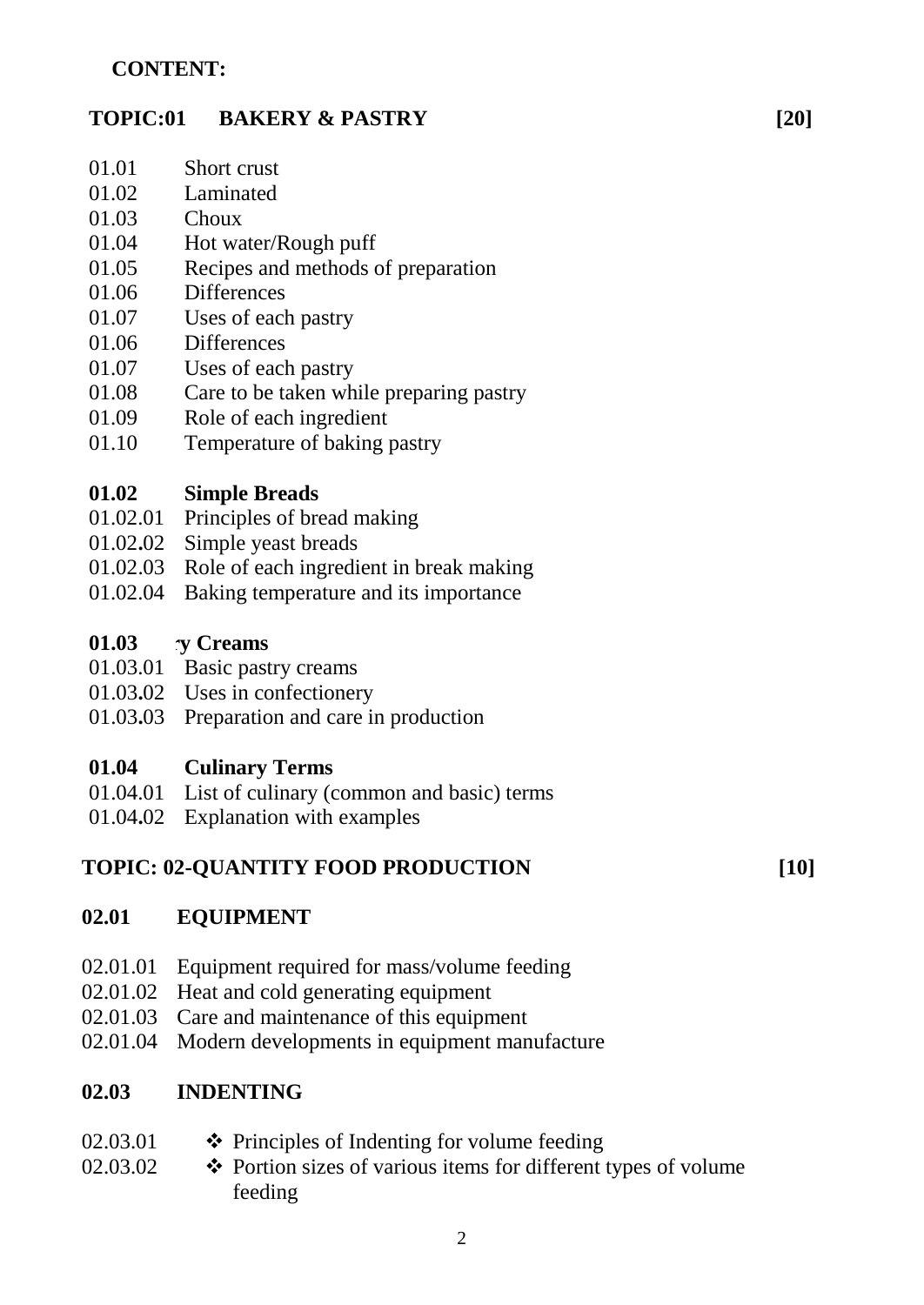- 02.03.03 • Modifying recipes for indenting for large scale catering
- 02.03.04 Practical difficulties while indenting for volume feeding

# **02.04 PLANNING**

- 02.04.01 Principles of planning for quantity food production with regard to ❖ Space allocation
	- Equipment selection
	- ❖ Staffing

# **03 VOLUME FEEDING [10]**

- **03.01** 03.01.01 03.01.02 03.01.03 **03.02** 03.02.01 Institutional and Industrial Catering Types of Institutional & Industrial Catering  $\triangle$  Problems associated with this type of catering Scope for development and growth Hospital Catering ❖ Highlights of Hospital Catering for patients, staff, visitors
- 03.02.02 Diet menus and nutritional requirements
- **03.03** Off Premises Catering
- 03.03.01 Menu Planning and Theme Parties
- **03.04** Mobile Catering
- 03.04.01 Characteristics of Rail, Airline (Flight Kitchens and Sea Catering)

# **04 REGIONAL INDIAN CUISINE (20)**

- 04.01 Introduction to Regional Indian Cuisine
- 04.02 Heritage of Indian Cuisine
- 04.03 Factors that affect eating habits in different parts of the country
- 04.04 Cuisine and its highlights of different states/regions/communities to be discussed under:
- 04.04.01 ❖ Geographic location
- 04.04.02 Historical background
- 04.04.03 Seasonal availability
- 04.04.04  $\div$  Special equipment
- 04.04.05 Staple diets
- 04.04.06  $\triangle$  Specialty cuisine for festivals and special occasions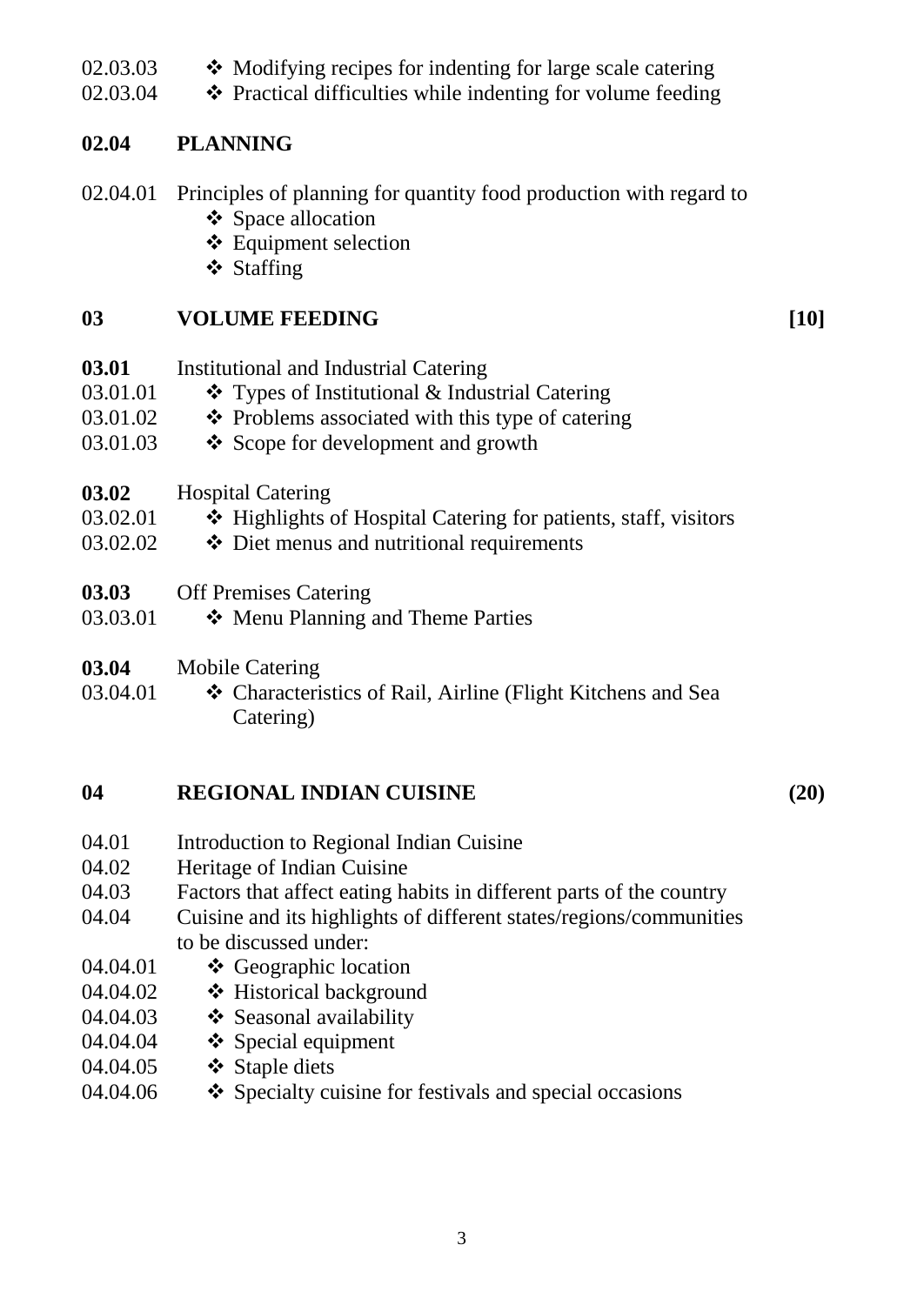# **05 STATES**

Andhra Pradesh, Bengal, Goa, Gujarat, Karnataka, Kashmir, Kerala, Madhya Pradesh, Maharashtra, North Eastern States, Punjab, Rajasthan, TamilNadu and Uttar Pradesh / Uttaranchal

# **06 COMMUNITIES**

Parsee, Chettinad, Hyderabadi, Lucknowi, Avadhi, Malbari/Syrian Christian and Bohri

# **REFERENCE BOOKS:**

- **1.** Quantity Food Production
- **2.** Taste of India
- **3.** Flavours of India
- **4.** Heritage of India
- **5.** Prashad
- **6.** Cooking Delights of the Maharajhas

# **SCHEME OF EXAMINATION FOR FINAL EXAMINATION F.M.: 80**

|       | Objective (selection type) |        | 25% |
|-------|----------------------------|--------|-----|
| Short | answers                    | $\sim$ | 25% |
| Long  | answers                    |        | 50% |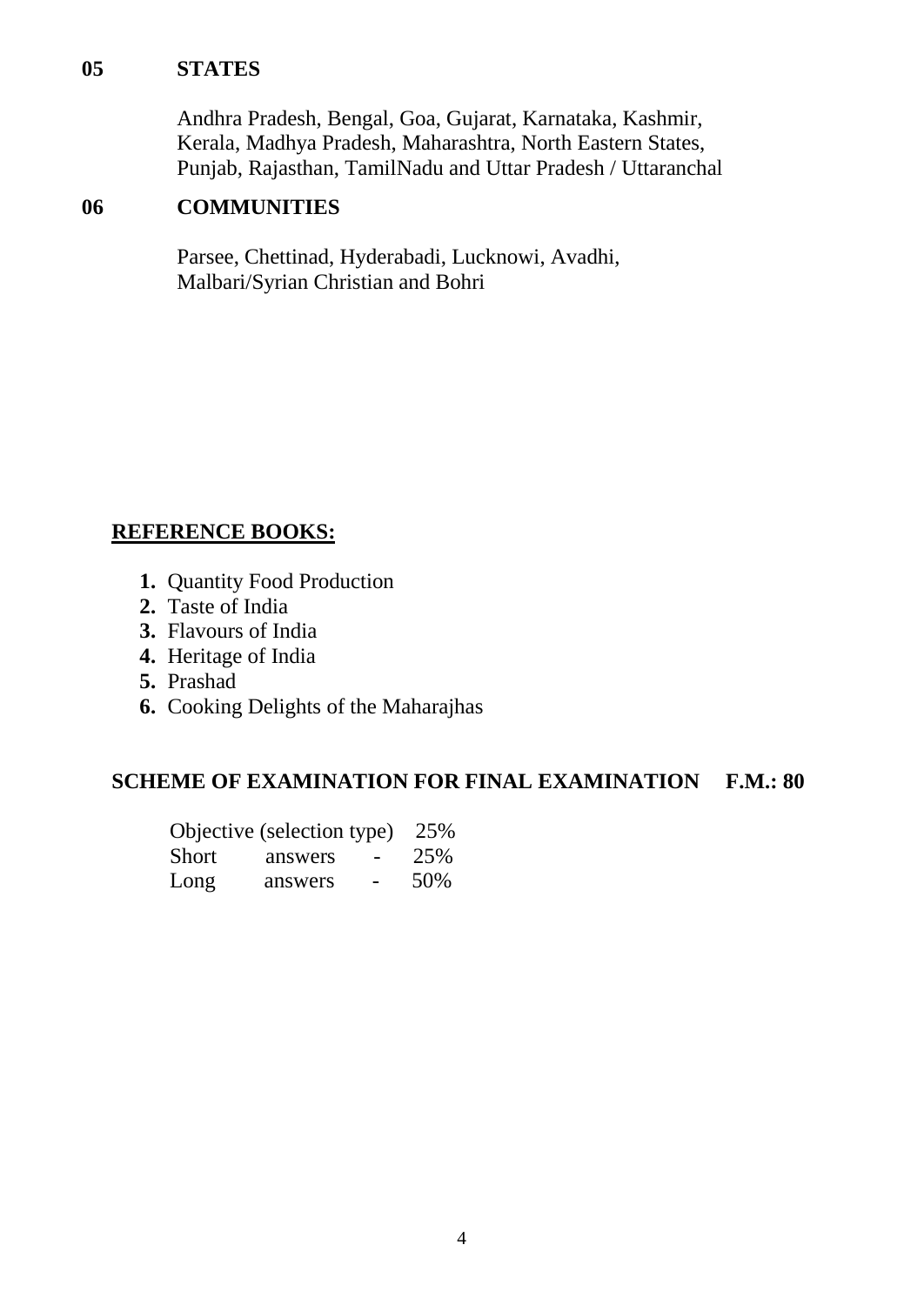# **FOOD & BEVERAGE OPERATION**

Subject code **36304**

## **THEORY**

|    |          | No. of Periods |  |
|----|----------|----------------|--|
|    | per week |                |  |
| L  | т        | P/S            |  |
| 04 | o        | o              |  |

No. of Periods in one Session **60**

| <b>Full Marks</b>  |  | : 100 |
|--------------------|--|-------|
| <b>Final Marks</b> |  | 80    |
| Terminal Marks:    |  | 20    |

### **Rationale:**

- (1) Alcoholic Beverage
- $(2)$  Wines
- $(3)$  Beer
- (4) Sprites

# **Objective:**

- (1) Introduction
- (2) Service
- $(3)$  Lay Out
- (4) Equipment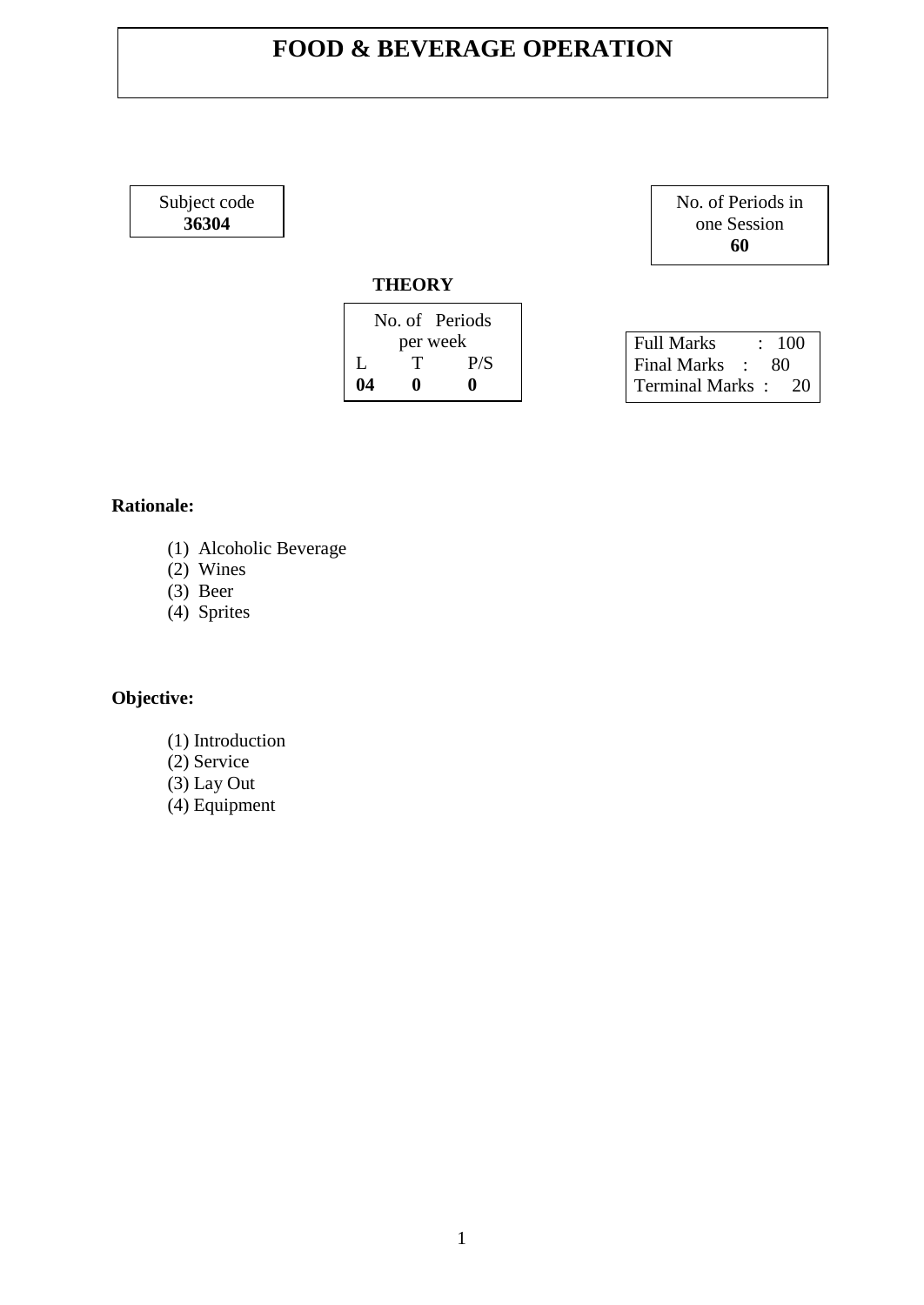- **S.NO. ] TOPIC PERIODS 01** 01.01 01.02 **ALCOHOLIC BEVERAGE** Introduction and definition Classification **10 02 02.01 02.02** 02.02.01 02.02.02 02.02.03 02.02.04 **02.03 02.04 WINES Definition Classification with examples** Table/Still/Natural Sparkling Fortified Aromatized **Production of each classification Principle wine regions and wines of 15**
- 02.04.01 02.04.02 France Italy
- 02.04.03 Spain
- 02.04.04 USA & Portugal
- **02.05 Food& Wine Harmony**
- **02.06 Storage of wines**
- **02.07 Wine terminology (English& French)**

#### **3.BEER** 05

- **1.** Introduction & definition
- **2.** Types of beer
- **3.** Production of beer
- **4.** Storage.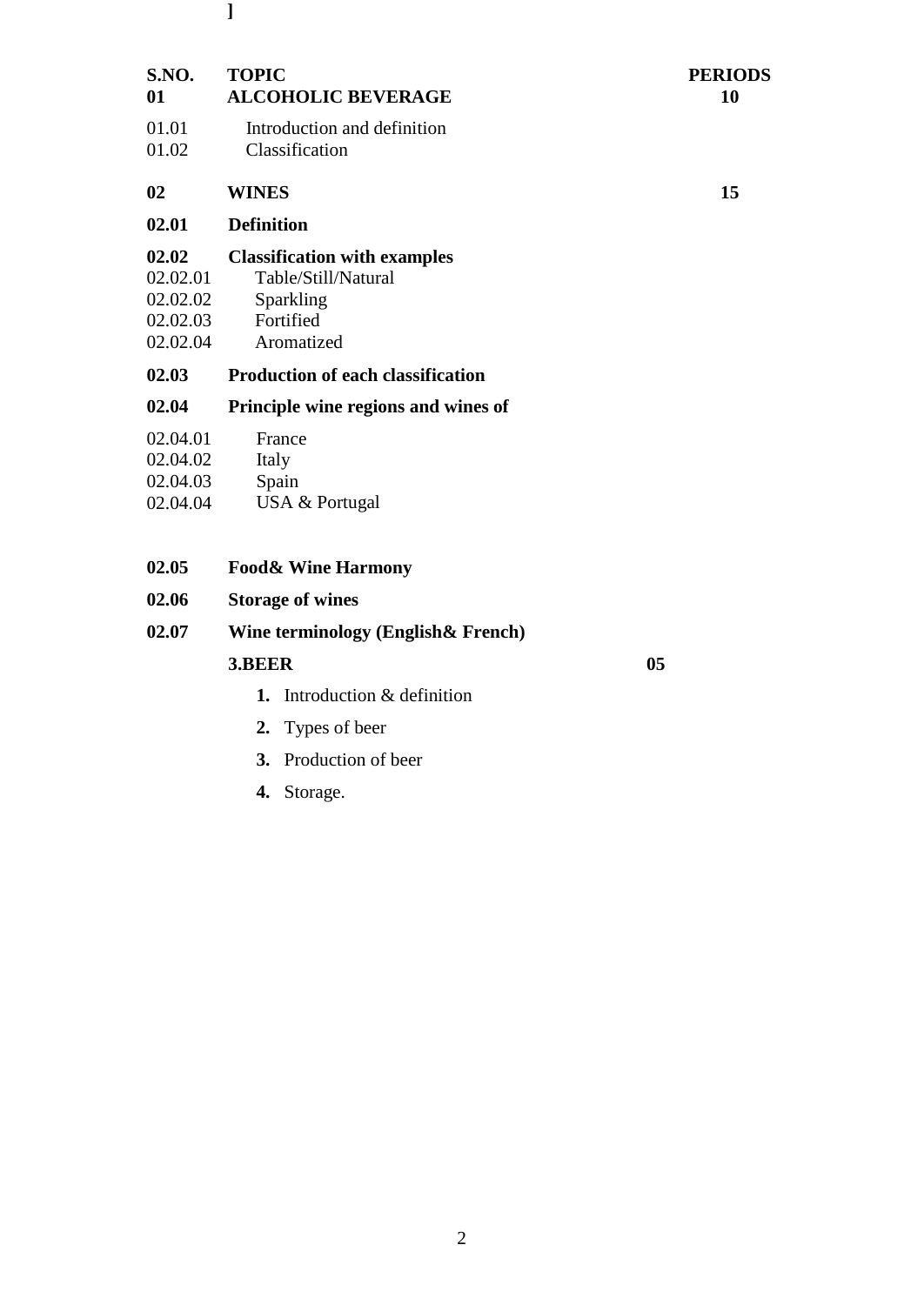| <b>SPIRITS</b><br>Introduction & Definition |
|---------------------------------------------|
| Production of Spirit<br>Pot-still method    |
| Patent still method<br>Production of        |
| Whisky<br>$R_{\text{I} \text{I} \text{m}}$  |
| Gin                                         |
| <b>Brandy</b><br>Vodka                      |
| Tequilla<br><b>Different Proof Spirits</b>  |
|                                             |

#### **05 APERITIFS**

| Introduction and Definition |
|-----------------------------|
|                             |

05.01.01 Different types of Aperitifs

#### **06 LIQUEURS**

| 06.01 | Definition & History                                  |  |
|-------|-------------------------------------------------------|--|
| 06.02 | Names of Liqueurs and country of origin & predominant |  |
|       | flavor                                                |  |
| 06.03 | Service                                               |  |

### **Book Recommended:**

- 1. Food & Beverage Service by Lilly crap.
- 2. Food & Beverage service Training manual by Sudhir Andrews
- 3. Food & Beverage by Lipinsky.

# **SCHEME OF EXAMINATION FOR FINAL EXAMINATION F.M.: 80**

|       | Objective (selection type) 25% |     |
|-------|--------------------------------|-----|
| Short | answers                        | 25% |
| Long  | answer                         | 50% |

**05**

**05**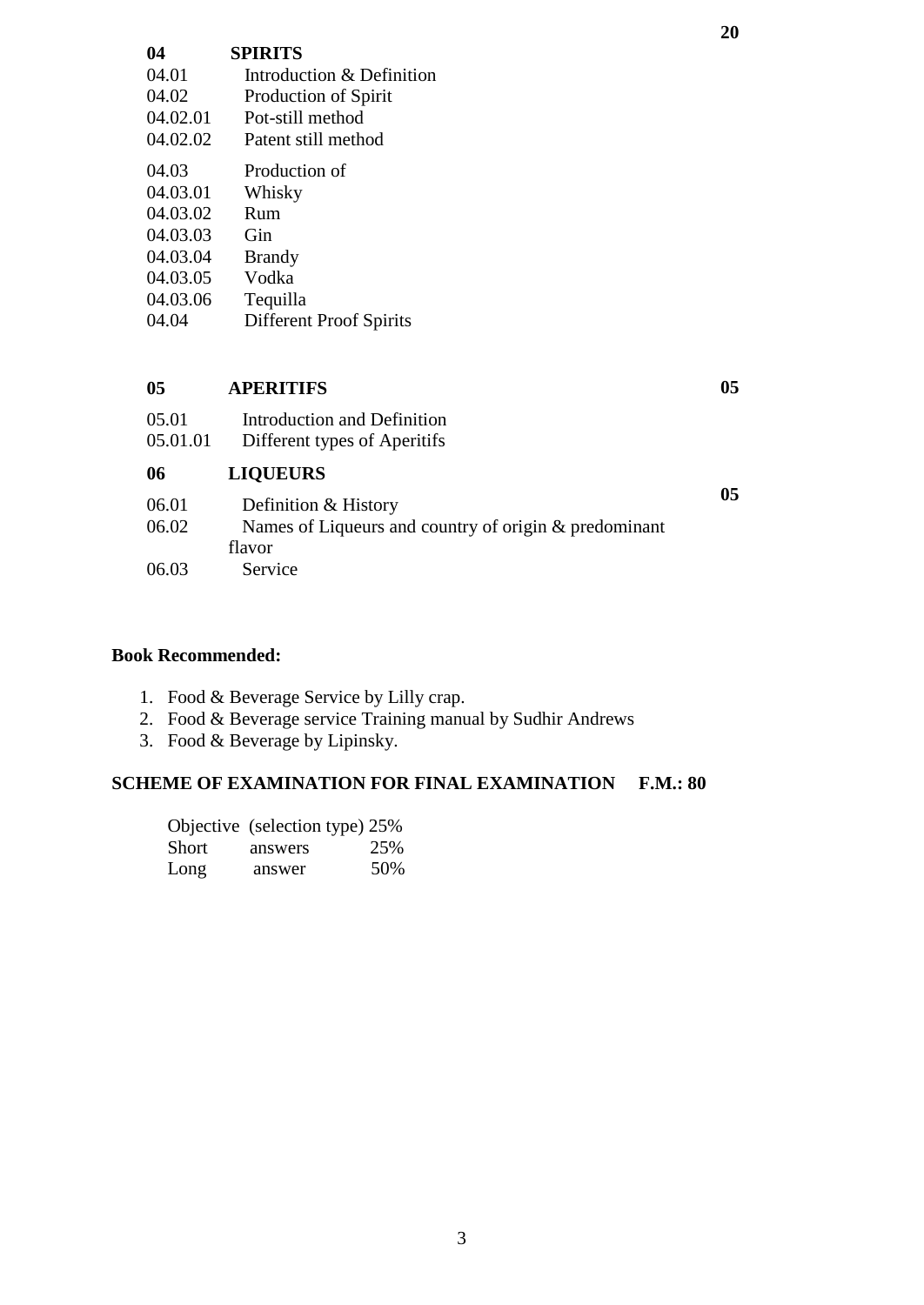# **FRONT OFFICE OPERATION**

Subject code 36305

No. of Periods in one Session 60

#### **THEORY**

|    |          | No. of Periods |  |
|----|----------|----------------|--|
|    | per week |                |  |
|    | T        | P/S            |  |
| 04 |          |                |  |

| Full Marks      | 100 |
|-----------------|-----|
| Final Marks     | 80  |
| Terminal marks: | 20  |

### **Rationale:**

- **1.** Cash Handling
- **2.** Night auditing
- **3.** Payment through Cheque, Credit card, Debit card handling

# **Objectives:**

- **1**. Cash Handling
- **2**. Night auditing
- **3.** Payment through Cheque, Credit card, Debit card handling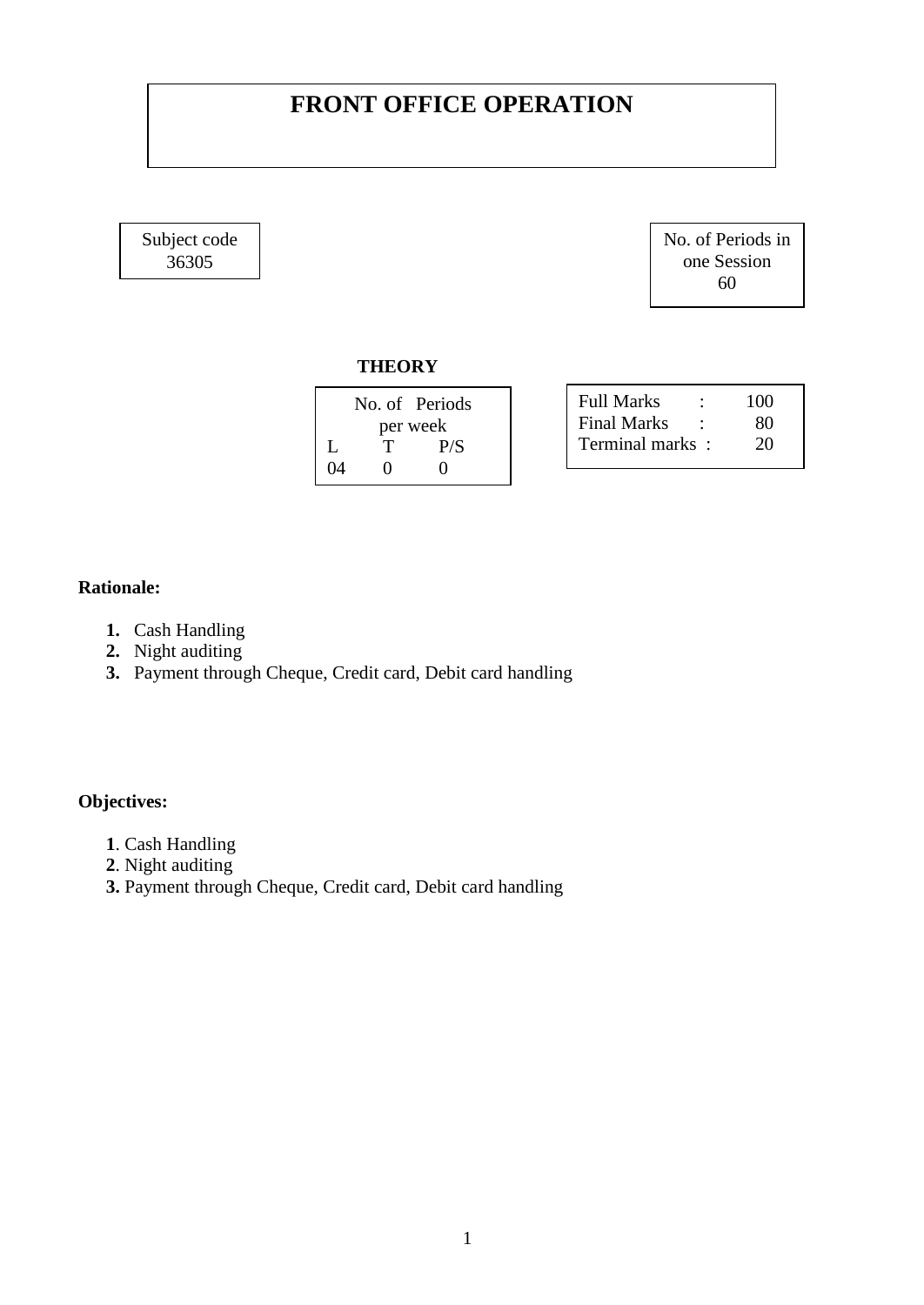### **CONTENTS:-**

| S. No.                                                | <b>Topic</b>                                                                                                                                                                                                                                                                       | <b>Periods</b> |
|-------------------------------------------------------|------------------------------------------------------------------------------------------------------------------------------------------------------------------------------------------------------------------------------------------------------------------------------------|----------------|
| 01<br>01.01                                           | <b>ROOM SELLING TECHNIQUES:</b><br>Up selling                                                                                                                                                                                                                                      | 06             |
| 01.02<br>02                                           | <b>Discounts</b><br><b>FRONT OFFICE CO-ORDIATION WITH OTHER DEPARTMENTS</b><br><b>OF HOTEL:</b>                                                                                                                                                                                    | 04             |
| 03<br>03.01<br>03.02                                  | <b>GUEST ACCOUNTING : (MANUAL)</b><br>Guest Weekly Bill<br>Visitors Tabular Ledger                                                                                                                                                                                                 | 04             |
| 04                                                    | <b>COMPUTER APPLICATION IN FRONT OFFICE</b>                                                                                                                                                                                                                                        | 04             |
| 04.01<br>04.02                                        | Fidelio<br>Amadeus                                                                                                                                                                                                                                                                 |                |
| 05                                                    | <b>FRONT OFFICE (ACCOUNTING)</b>                                                                                                                                                                                                                                                   | 08             |
| 05.01<br>05.02<br>05.03                               | Accounting fundamentals<br>Guest and non guest accounts<br>Accounting system                                                                                                                                                                                                       |                |
| 06                                                    | (Non automated, semi automated and fully automated)<br><b>CHECK OUT PROCEDURES</b>                                                                                                                                                                                                 | 06             |
| 06.01<br>06.01.01<br>06.01.02<br>06.01.03<br>06.01.04 | Guest accounts settlements<br>Cash and credit<br>Indian currency and foreign currency<br>Transfer of guest accounts<br>Express check out                                                                                                                                           |                |
| 07                                                    | <b>CONTROL OF CASH AND CREDIT</b>                                                                                                                                                                                                                                                  | 06             |
| 08                                                    | <b>NIGHT AUDITING</b>                                                                                                                                                                                                                                                              | 02             |
| 08.01<br>08.02                                        | Functions<br>Audit procedures<br>(Non automated, Semi automated and fully automated)                                                                                                                                                                                               |                |
| 09                                                    | FRONT OFFICE AND GUEST SAFETY AND SECURITY                                                                                                                                                                                                                                         | 08             |
| 09.01<br>09.02<br>09.03<br>09.04<br>10                | Importance of security systems<br>Safe deposit<br>Key control<br>Emergency situations (Accident, illness, theft, fire, bomb)<br><b>FRENCH</b>                                                                                                                                      | 06             |
| 10.01<br>10.02<br>10.03<br>10.04<br>10.05             | Expressions de politesse et les commander et Expressions d'encouragement<br>Basic conversation related to Front office activities such as<br>Reservations (personal and telephonic)<br>Reception (Doorman, Bell Boys, Receptionist etc.)<br>Cleaning of Room & change of Room etc. |                |

# **SCHEME OF EXAMINATION FOR FINAL EXAMINATION F.M.: 80**

| Objective (selection type) 25% |         |     |  |  |
|--------------------------------|---------|-----|--|--|
| Short                          | answers | 25% |  |  |
| Long                           | answer  | 50% |  |  |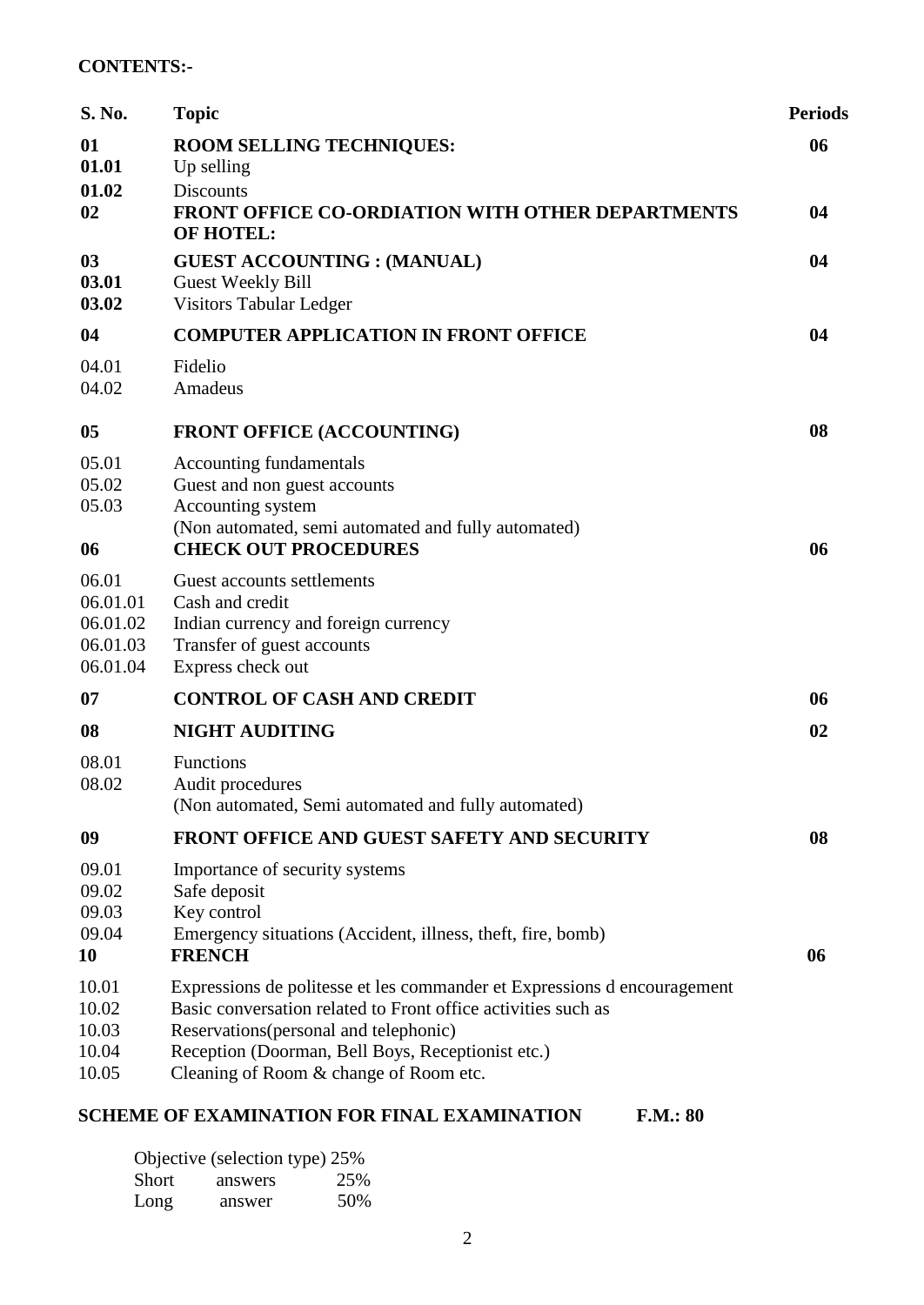Reference Books: Front office Management:- S K Bhatnagar Hotel organization & front office management:- A P Rastogi Front office Mnagement-Sudhir Andrews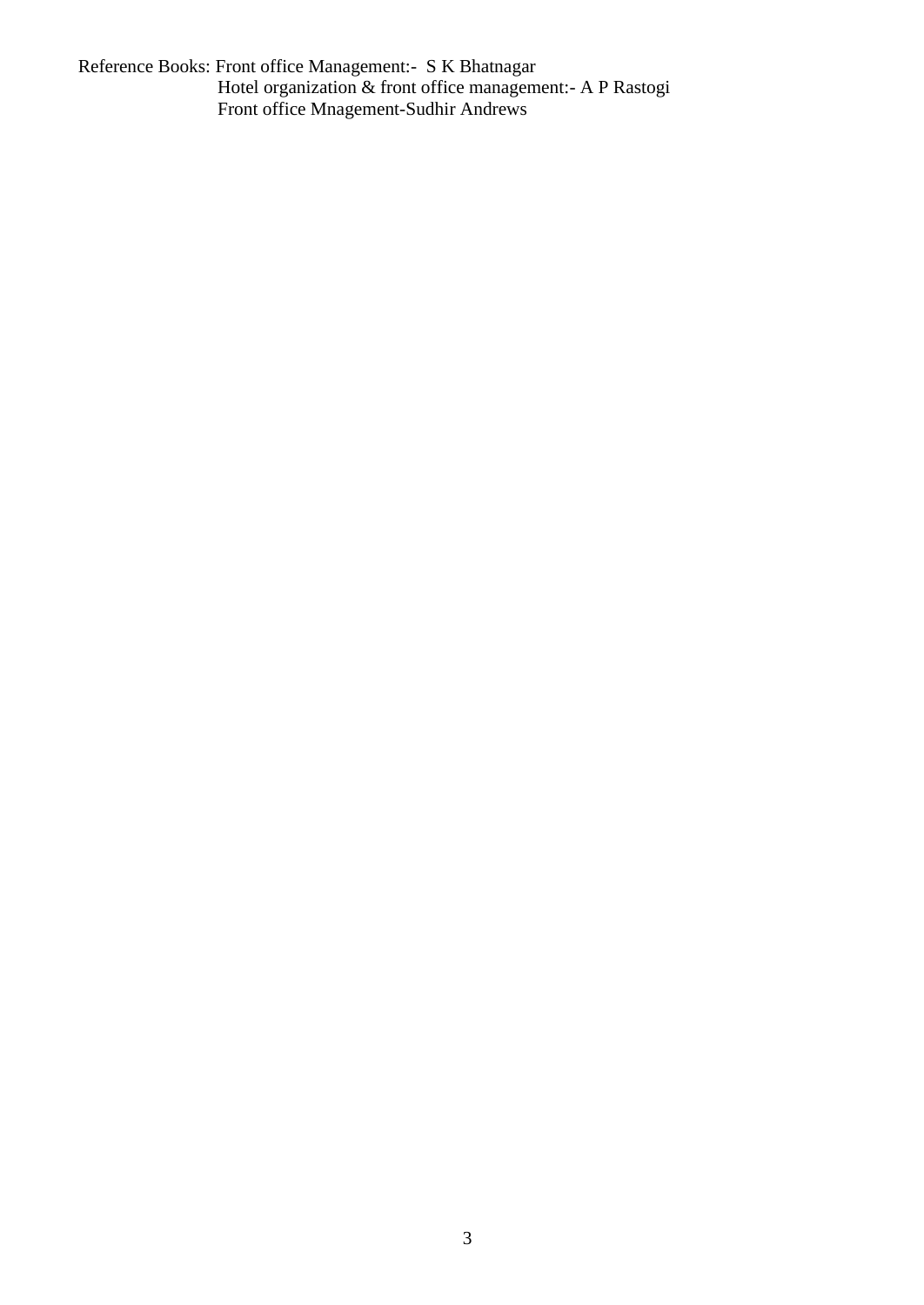# **ACCOMMODATION OPERATIONS**

Subject Code **36306**

No. of Periods in one Session **60**

#### **THEORY**

| No. of Periods per week |                   |                   |  |
|-------------------------|-------------------|-------------------|--|
| Ι.                      | T                 | P/S               |  |
| 04                      | $\mathbf{\Omega}$ | $\mathbf{\Omega}$ |  |

| <b>Full Marks</b>      | 100 |
|------------------------|-----|
| <b>Final Marks</b>     | 80  |
| <b>Terminal Marks:</b> | 20  |

Rationale:

- 1. Bed Making
- 2. Cleaning
- 3. Flower Arrangement
- 4. Polishing
- 5. Interior Decoration
- 6. Colour Combination

Objectives:

- 1. Bed Making
- 2. Cleaning
- 3. Flower Arrangement
- 4. Polishing
- 5. Interior Decoration
- 6. Colour Combination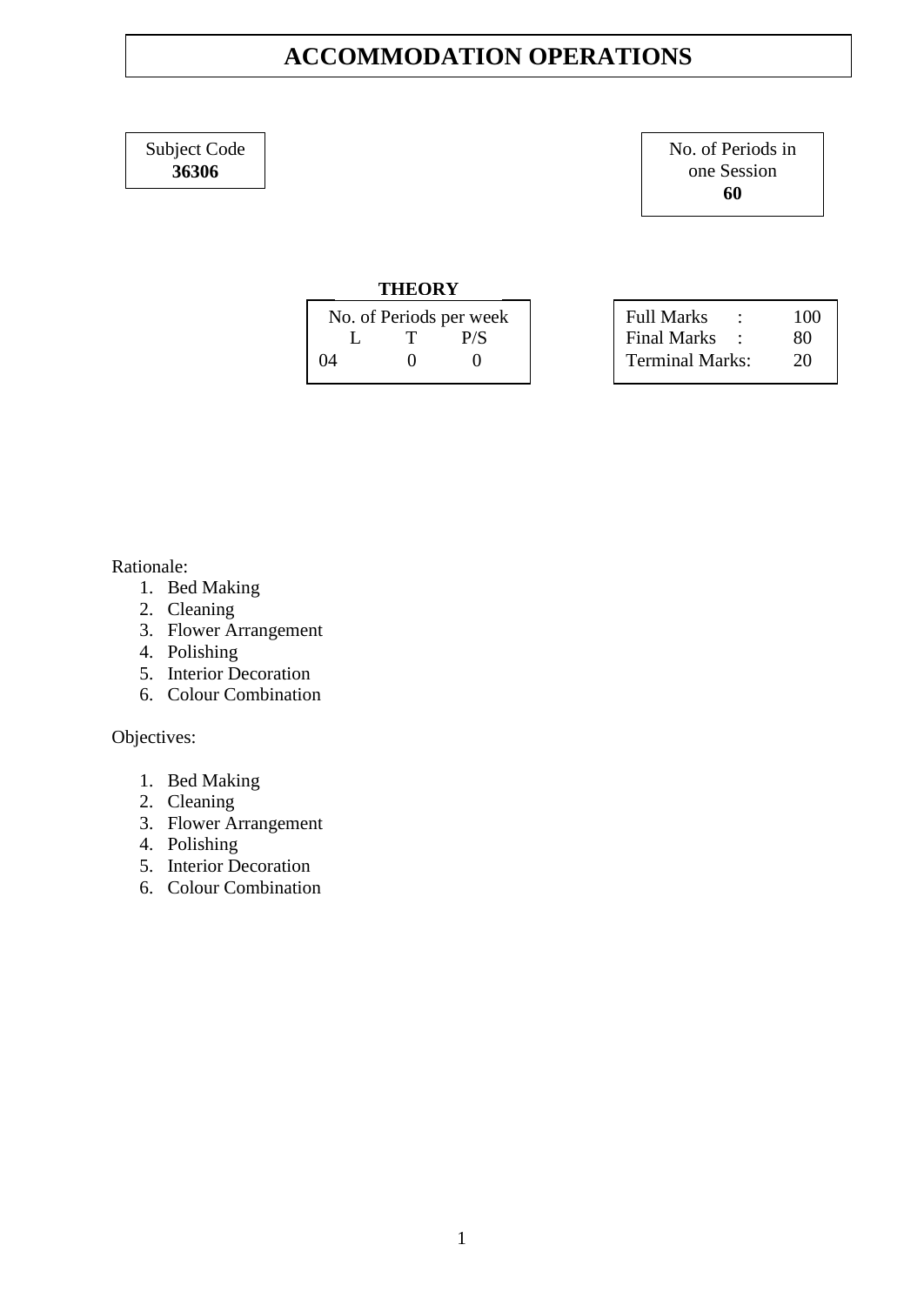| <b>SL.NO</b>                                                                  | <b>Periods</b>                                                                                                                                                                                                                                                                                                                                                                                                                                            |    |
|-------------------------------------------------------------------------------|-----------------------------------------------------------------------------------------------------------------------------------------------------------------------------------------------------------------------------------------------------------------------------------------------------------------------------------------------------------------------------------------------------------------------------------------------------------|----|
| 01                                                                            | <b>LINEN ROOM</b><br>16                                                                                                                                                                                                                                                                                                                                                                                                                                   |    |
| 01.01<br>01.02<br>01.03                                                       | Activities of the Linen Room<br>Layout and equipment in the Linen Room<br>Selection criteria for various Linen Items & fabrics suitable for this purpose<br>Purchase of Linen                                                                                                                                                                                                                                                                             |    |
| 01.04<br>01.05<br>01.06<br>01.07                                              | Calculation of Linen requirements<br>Linen control-procedures and records<br>Recycling of discarded linen<br>Linen Hire                                                                                                                                                                                                                                                                                                                                   |    |
| 02                                                                            | <b>UNIFORMS</b>                                                                                                                                                                                                                                                                                                                                                                                                                                           | 08 |
| 02.01<br>02.02<br>02.03<br>02.04                                              | Advantages of providing uniforms to staff<br>Issuing and exchange of uniforms; type of uniforms<br>Selection and designing of uniforms<br>Layout of the Uniform room                                                                                                                                                                                                                                                                                      |    |
| $\boldsymbol{03}$                                                             | <b>SEWING ROOM</b>                                                                                                                                                                                                                                                                                                                                                                                                                                        | 02 |
| 03.01<br>03.02                                                                | Activities and areas to be provided<br>Equipment provided                                                                                                                                                                                                                                                                                                                                                                                                 |    |
| 04                                                                            | <b>LAUNDRY</b>                                                                                                                                                                                                                                                                                                                                                                                                                                            | 20 |
| 04.01<br>04.02<br>04.03<br>04.04<br>04.05<br>04.06<br>04.07<br>04.08<br>04.09 | Commercial and On-site Laundry<br>Flow process of Industrial Laundering-OPL<br>Stages in the Wash Cycle<br>Laundry Equipment and Machines<br>Layout of the Laundry<br><b>Laundry Agents</b><br>Dry Cleaning<br>Guest Laundry/Valet service<br>Stain removal                                                                                                                                                                                               |    |
| 05                                                                            | <b>FLOWER ARRANGEMENT</b>                                                                                                                                                                                                                                                                                                                                                                                                                                 | 10 |
| 05.01<br>05.02<br>05.03<br>05.04<br>05.05                                     | Flower arrangement in Hotels<br>Equipment and material required for flower arrangement<br>Conditioning of plant material<br>Styles of flower arrangements<br>Principles of design as applied to flower arrangement                                                                                                                                                                                                                                        |    |
| 06                                                                            | <b>INDOOR PLANTS</b>                                                                                                                                                                                                                                                                                                                                                                                                                                      | 04 |
| 06.01                                                                         | Selection and Care                                                                                                                                                                                                                                                                                                                                                                                                                                        |    |
|                                                                               | SCHEME OF EXAMINATION FOR FINAL EXAMINATION<br>F.M.: 80<br>Objective (selection type) 25%<br>25%<br>answers<br>50%<br>answer<br>1. Hotel House keeping: operation & management- G Raghubalan<br>Hotel House keeping: Text book - Sudhir Andrews<br>2.<br>3. Accommodation Operation Management- S K Kaushal & S N Gautam<br>4. Hotel House keeping: Training Manual-Sudhir Andrews<br><b>Organization of House keeping Management- Dr R K Singh</b><br>5. |    |
| Short<br>Long<br><b>Reference books:-</b>                                     | 6. House Keeping Management -Dr D K Aggarwal                                                                                                                                                                                                                                                                                                                                                                                                              |    |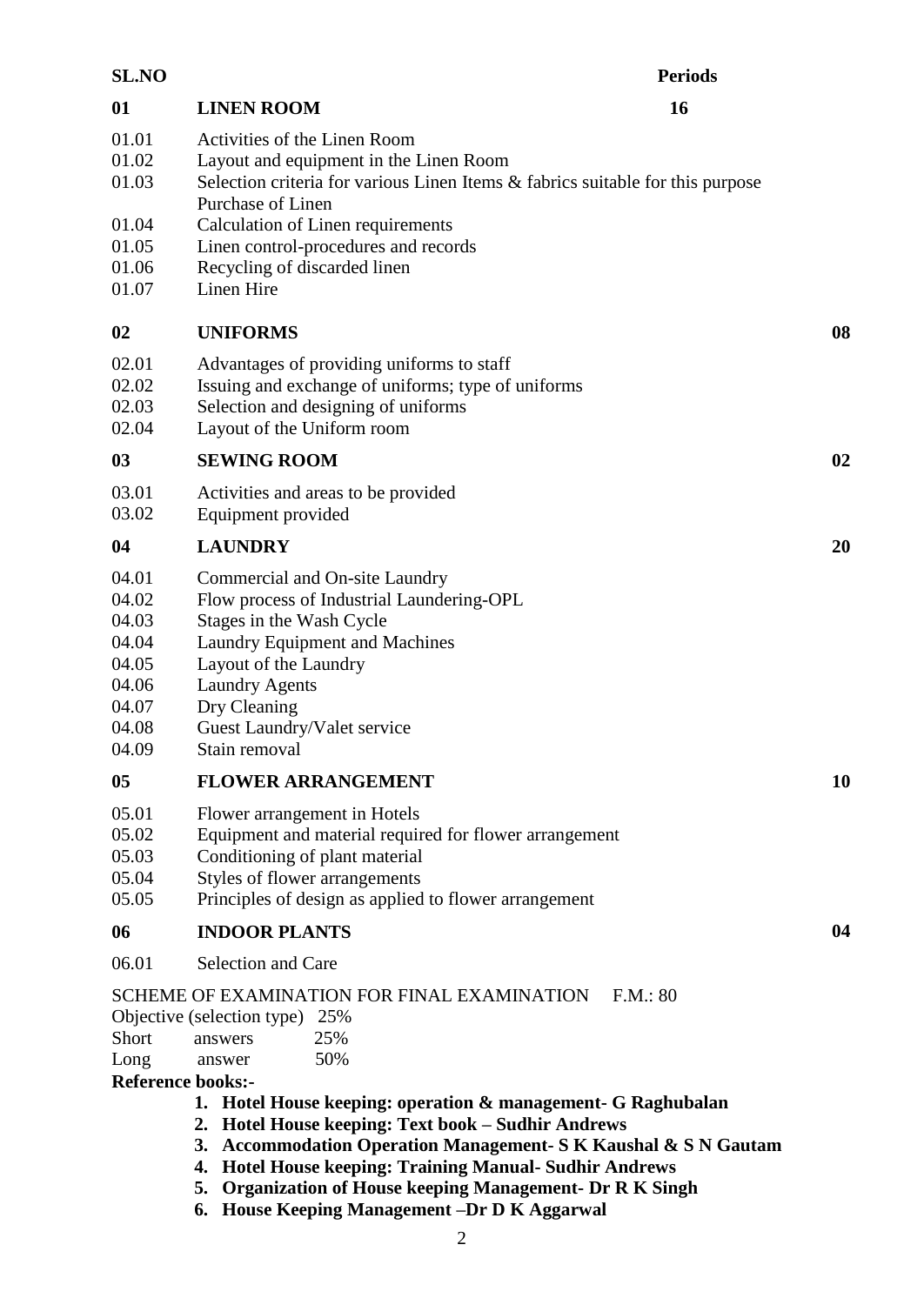# **HOTEL ACCOUNTANCY**

Subject code **36307**

No. of Periods in one Session **60**

# **Theory**

| No. of Periods |   |     |
|----------------|---|-----|
| per week       |   |     |
| L              | т | P/S |
| 04             | o | o   |

Full Marks : 100 Final Marks : 80 Terminal Marks : 20

#### **Rationale:**

- 1. Departmental Accounting
- 2. Internal Audit
- 3. Statutory Audit
- 4. Contents of Balance Sheet

### **Objectives:**

- 1. Departmental Accounting
- 2. Internal Audit
- 3. Statutory Audit
- 4. Contents of Balance Sheet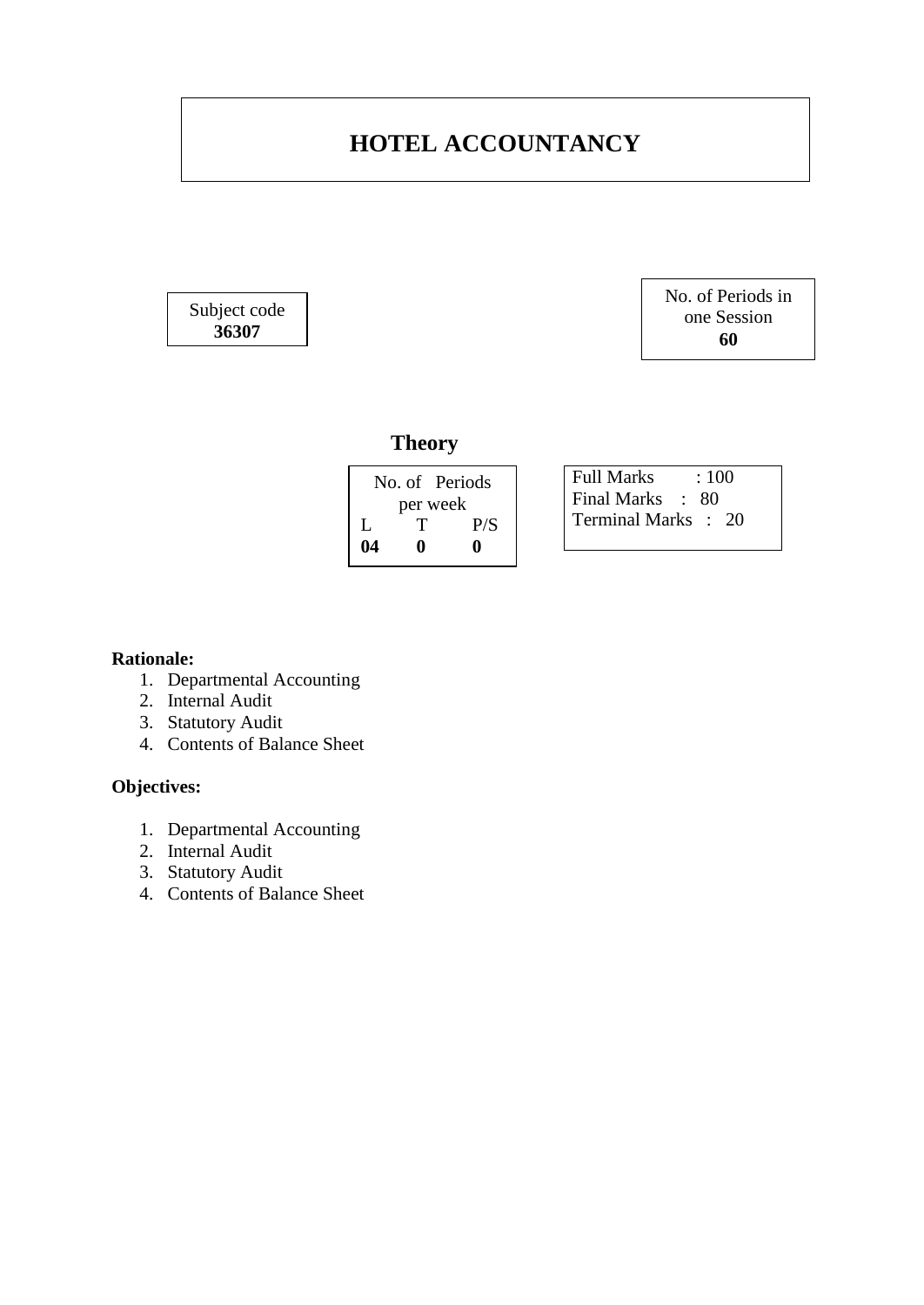| 01    | UNIFORM SYSTEM OF ACCOUNTS FOR HOTELS:                 | 20       |
|-------|--------------------------------------------------------|----------|
| 01.01 | Introduction to Uniform system of accounts             |          |
| 01.02 | Contents of the Income Statement                       |          |
| 01.03 | <b>Practical Problems</b>                              |          |
| 01.04 | Contents of the Balance Sheet (under uniform system)   |          |
| 01.05 | Practical problems                                     |          |
| 01.06 | Departmental Income Statements and Expense statements  |          |
|       | (Schedules 1 to 16)                                    |          |
| 01.07 | Practical problems                                     |          |
| 02    | <b>INTERNAL CONTROL</b>                                | 10       |
| 02.01 | Definition and objectives of Internal Control          |          |
| 02.02 | <b>Characteristics of Internal Control</b>             |          |
| 02.03 | Implementation and Review of Internal Control          |          |
| 03    | <b>INTERNAL AUDIT AND STATUTORY AUDIT:</b>             | 10       |
| 03.01 | An introduction to Internal and Statutory Audit        |          |
| 03.02 | Distinction between Internal Audit and Statutory Audit |          |
| 03.03 | Implementation and Review of internal audit            |          |
| 04    | DEPARTMENTAL ACCOUNTING:                               | 20       |
| 04.01 | An introduction to departmental accounting             |          |
| 04.02 | Allocation and apportionment of expenses               |          |
| 04.03 | Advantages of allocation                               |          |
| 04.04 | Draw-backs of allocation                               |          |
| 04.05 | Basis of allocation                                    |          |
| 04.06 | <b>Practical Problems</b>                              |          |
|       |                                                        |          |
|       | SCHEME OF EXAMINATION FOR FINAL EXAMINATION            | F.M.: 80 |
|       | Objective (selection type) 25%                         |          |
|       | 25%<br>Short<br>answers                                |          |
|       | 50%<br>Long<br>answer                                  |          |

# **Books Recommended**:

Elements of Hotel Accounting- G S RAWAT Hotel Accounts- Rakesh Puri.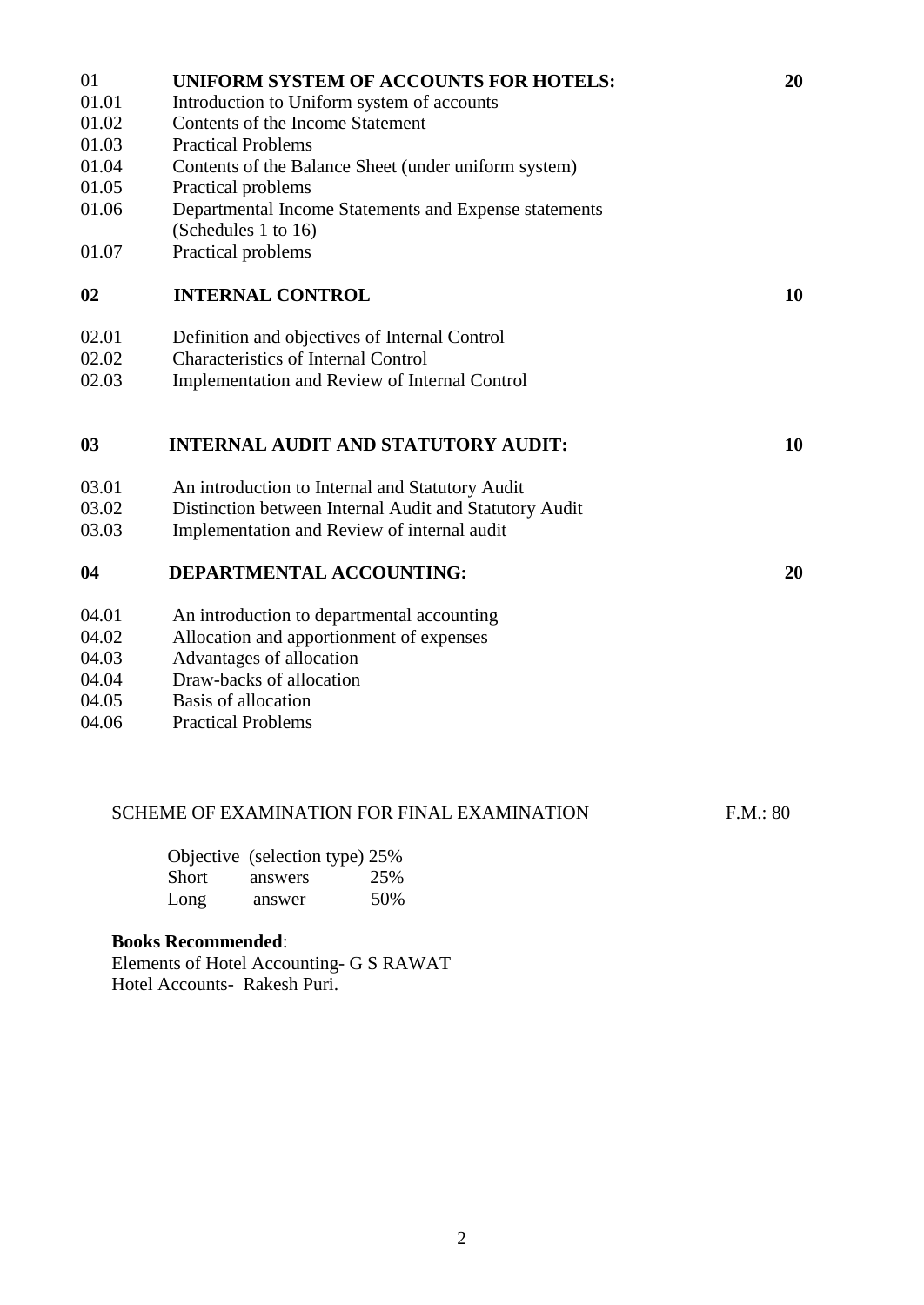# **COMPUTER PROGRAMMING THROUGH 'C'**

Subject code **36308**

| No. of Periods |  |
|----------------|--|
| In one Session |  |
| 45             |  |

#### **PRACTICAL**

| No. of Periods |          |  | <b>Full Marks</b> |  |
|----------------|----------|--|-------------------|--|
|                | per week |  | Ext.Marks         |  |
|                |          |  | Internal Marks :  |  |
|                |          |  |                   |  |

#### **Rationale:**

Computers play a vital role in present day life, more so in the professional life of technician engineers. In order to enable the students use the computers effectively in problem solving. This course offers the modern programming language 'C' along with exposition to various engineering applications of computers

#### **Objective:**

The objectives of this course are to make the students able to:

- Develop efficient algorithms for solving a problem.
- Use the various constructs of a programming language viz. conditional, iteration and recursion.
- $\triangleleft$  Implement the algorithms in 'C' language.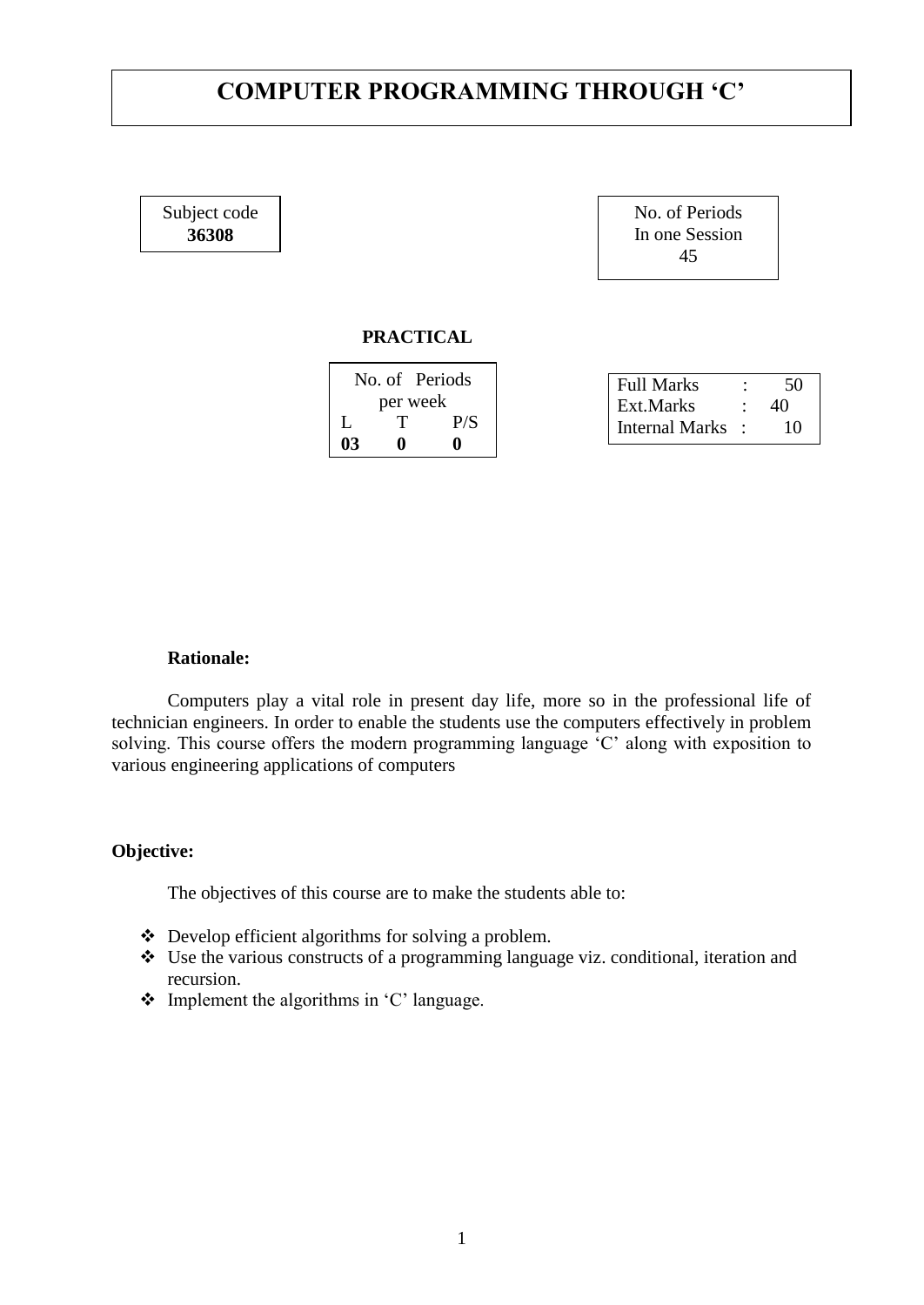#### **CONTENTS:**

### **List of Practical**

- **1.** Programming exercise on executing a 'C' program (09)
- **2.** Programming exercise on editing 'C' program (09)
- **3.** Programming exercise on defining variables and assigning values to variable.(09)
- **4.** Programming exercise on arithmetic and relational operations (09)
- **5.** Programming exercise on arithmetic expressions and their evaluation (09)

#### **Books Recommended:**

| 1. How to solve it by Computer. Prentice Hall of<br>India 1992.               | - R.G. Dromey                             |
|-------------------------------------------------------------------------------|-------------------------------------------|
| 2. The 'C' Programming Language<br>Prentice Hall of India 1989.               | - B.W. Kernighan $&$<br>D. M. Ritchie     |
| 3. The Spirit of 'C' Programming, Jaico<br>Publishing House, New Delhi 1987   | - Cooper, Mallish                         |
| 4. Application Programming in 'C' Macmillain<br>International editions, 1990. | - Richard Johnson-Baugh & Martin<br>Kalin |
| 5. The Art of 'C' Programming, Narosa<br>Publishing House, New Delhi.         | - Jones, Robin & Stewart                  |

### **SCHEME OF EXAMINATION FOR FINAL EXAMINATION F.M.:50**

| Internal | 40% |
|----------|-----|
| External | 60% |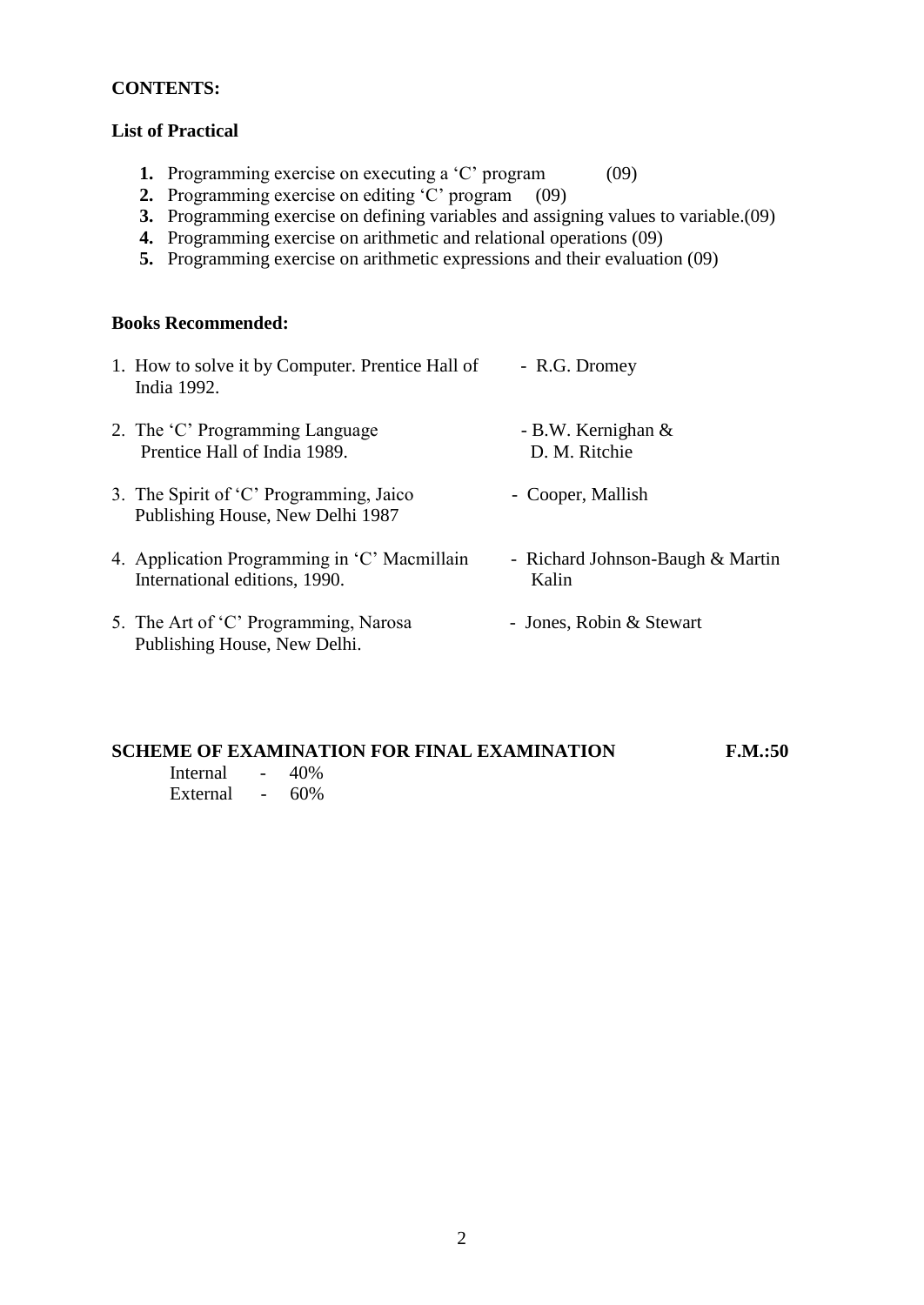# **FOOD PRODUCTION OPERATION**

Subject code **36309**

No. of Periods in one Session  **60**

## **Practical**

|    | No. of Periods |     |  |
|----|----------------|-----|--|
|    | per week       |     |  |
| L  | Τ              | P/S |  |
| 04 | o              | o   |  |

| <b>Full Marks</b> | 100 |
|-------------------|-----|
| Ext. Marks        | 80  |
| Internal Marks    | 20  |

#### **Rationale:**

- (1) Menu Planning
- (2) Indent writing
- (3) Plan of work<br>(4) Preparation
- Preparation
- (5) Presentation

# **Objective:**

- (1) Menu Planning
- (2) Indent writing
- (3) Plan of work
- (4) Preparation
- (5) Presentation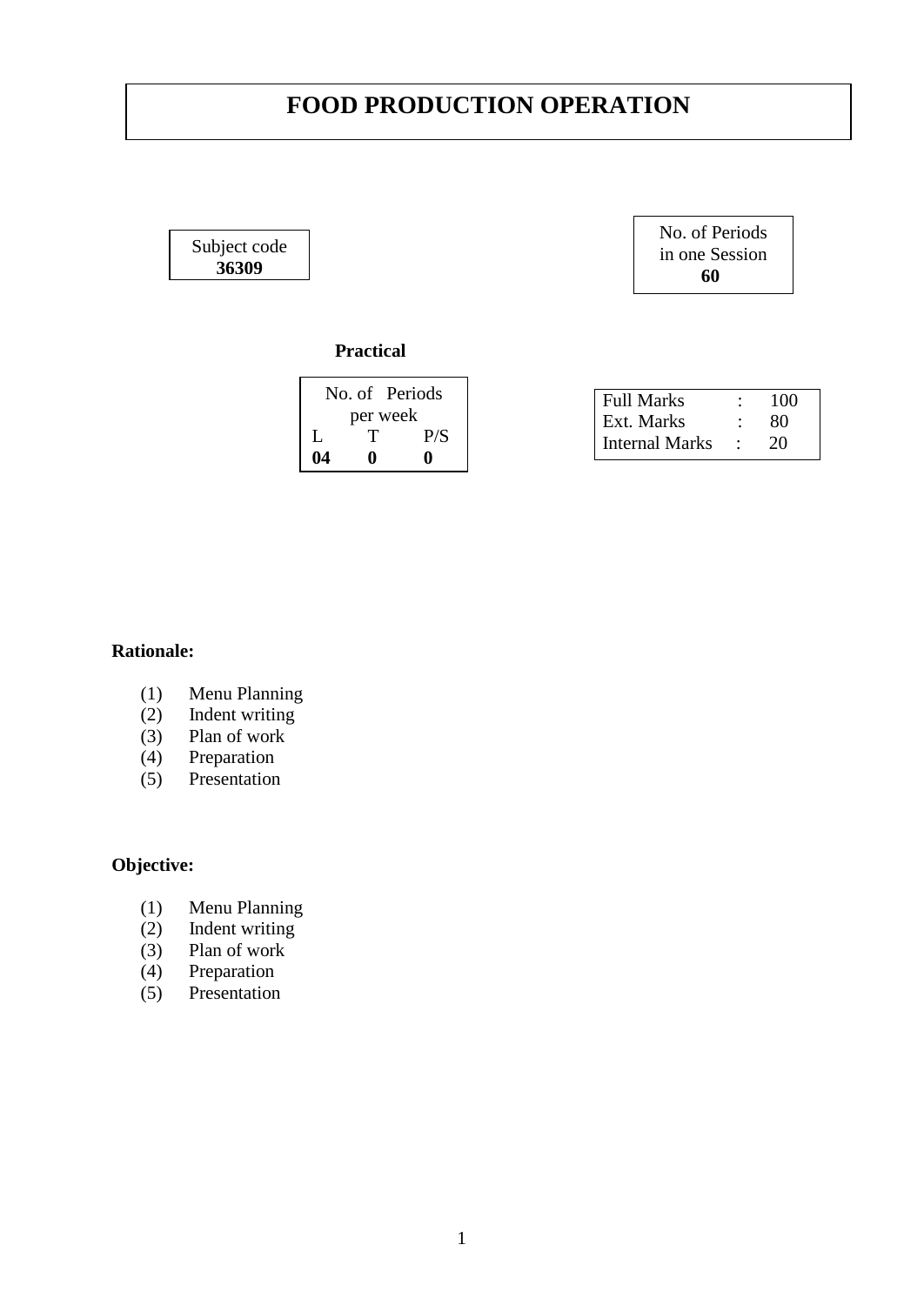To formulate 20 sets of menus from the following dishes and to include more dishes from the respective regions.

- Awadh
- Bengal
- Goa
- Gujarat
- Hyderabad
- Kashmiri
- Maharashtra
- Punjabi
- Rajasthan
- South India (Tamilnadu, Karnataka, Kerala)

|                  | SCHEME OF EXAMINATION FOR FINAL EXAMINATION | F.M.:100 |
|------------------|---------------------------------------------|----------|
| Internal - 40%   |                                             |          |
| External $-60\%$ |                                             |          |

### **REFERENCE BOOKS:**

- **1.** Quantity Food Production
- **2.** Taste of India
- **3.** Flavours of India
- **4.** Heritage of India
- **5.** Prashad
- **6.** Cooking Delights of the Maharajhas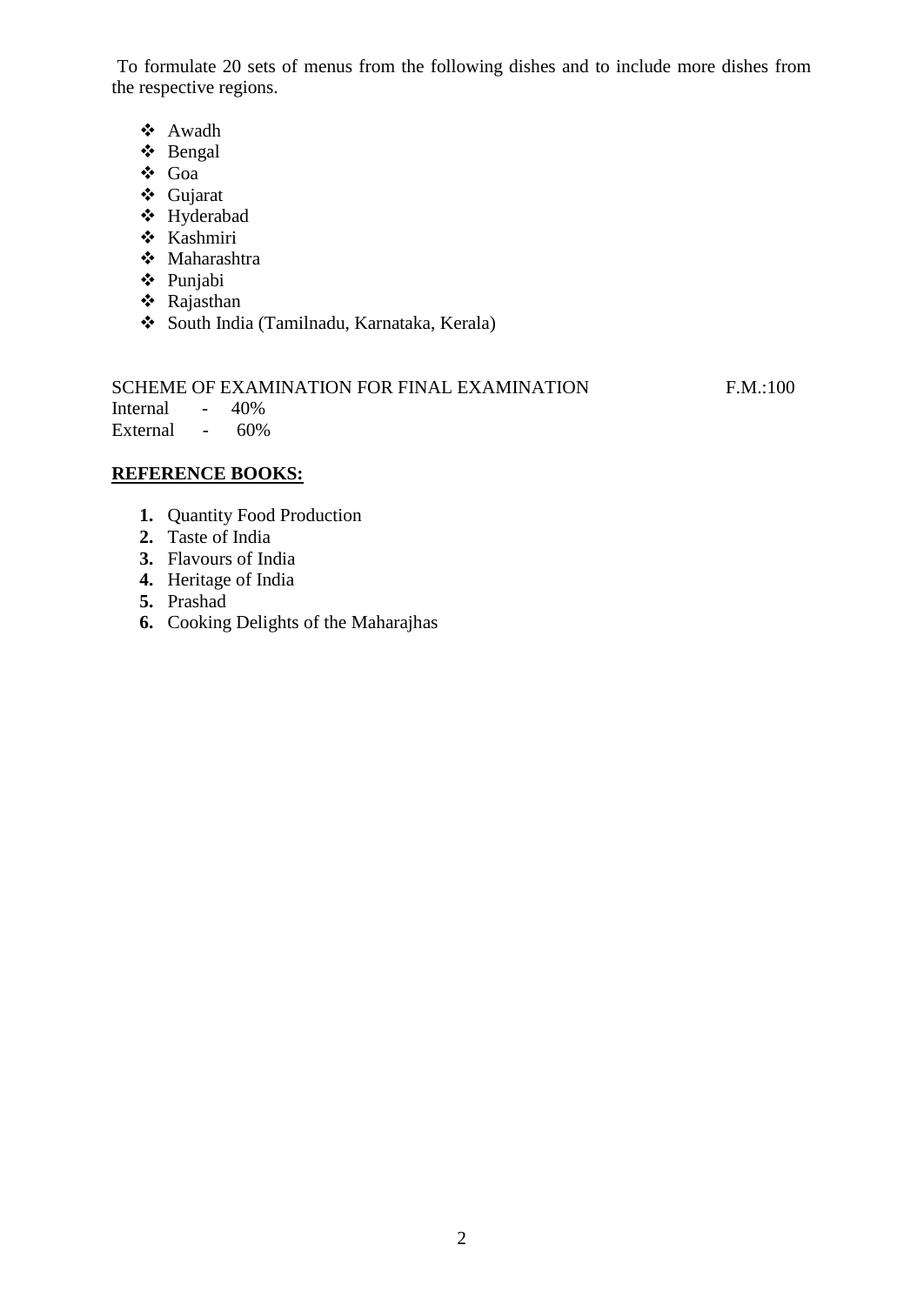# **FOOD & BEVERAGE OPERATION**

Subject code **36310**

No. of Periods In one Session **45**

#### **Practical**

| No. of Periods |    |     |  |
|----------------|----|-----|--|
| per week       |    |     |  |
|                | Ήï | P/S |  |
| 03             |    |     |  |

| <b>Full Marks</b>     | - 50       |
|-----------------------|------------|
| <b>External Marks</b> | $\cdot$ 40 |
| Internal Marks :      | -10        |

### **Rationale:**

- (1) Alcoholic Beverage
- $(2)$  Wines
- (3) Beer
- (4) Spirits

# **Objective:**

- (1) Introduction
- (2) Service
- (3) Lay Out
- (4) Equipment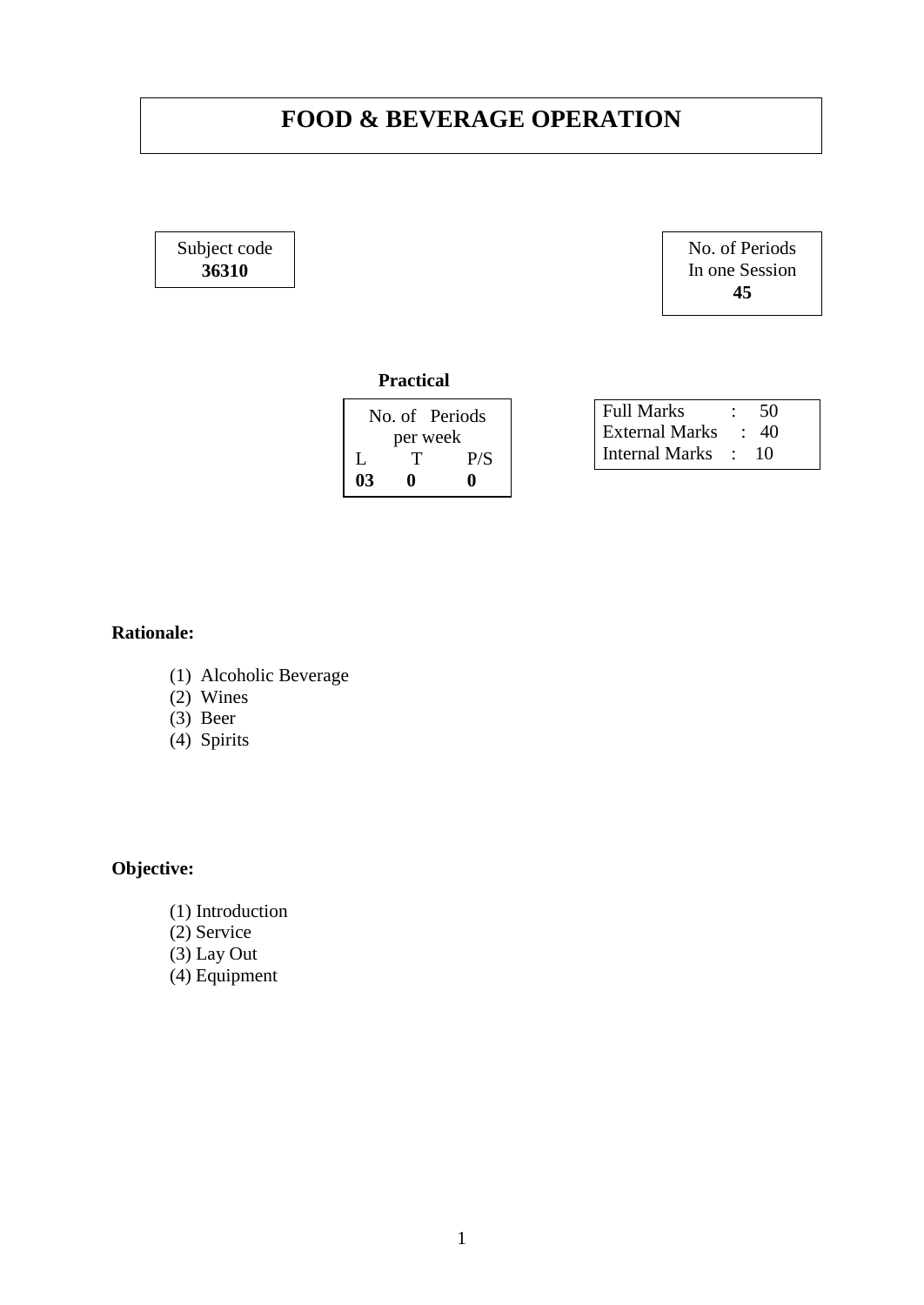| S. No.<br>01                                                      | <b>Topic</b><br><b>WINES</b>                                                                                                            | <b>Periods</b><br>12 |
|-------------------------------------------------------------------|-----------------------------------------------------------------------------------------------------------------------------------------|----------------------|
| 01.01<br>01.01.01<br>01.01.02<br>01.01.03<br>01.01.04<br>01.01.05 | Service of Wines<br>Red wine<br>$\sim$<br>White/Rose wine<br>Sparkling wines<br>$\sim$<br>Fortified wines<br>Aromatized wines<br>$\sim$ |                      |
| 02                                                                | <b>BEER</b>                                                                                                                             | 06                   |
| 02.01<br>02.01.01<br>02.01.02                                     | Service of<br>Bottled & Canned Beers<br><b>Draught Beers</b><br>$\overline{\phantom{a}}$                                                |                      |
| 0 <sub>3</sub>                                                    | <b>SPIRITS</b>                                                                                                                          | 02                   |
| 03.01                                                             | Service of Spirits (Whisky, Vodka, Rum, Gin, Brandy & Tequila)                                                                          |                      |
| 04                                                                | <b>APERITIFS</b>                                                                                                                        | 02                   |
| 04.01                                                             | Service of aperitifs                                                                                                                    |                      |
| 05                                                                | <b>LIQUEURS</b>                                                                                                                         | 08                   |
| 05.01                                                             | Service of Liqueurs                                                                                                                     |                      |
| 06                                                                | <b>REGIONAL CUISINE - PRACTICAL</b>                                                                                                     | 15                   |
| 06.01<br>06.02<br>06.03                                           | A. Menu Writing of Regional dishes<br>B. Table Laying of Regional dishes<br>C. Service of Regional dishes                               |                      |
|                                                                   |                                                                                                                                         |                      |

#### SCHEME OF EXAMINATION FOR FINAL EXAMINATION F.M. : 50

Internal - 40%<br>External - 60% External -

### **Book Recommended:**

- 1. Food & Beverage Services by Lilly crap
- 2. Food & Beverage services Training manual by Sudhir Andrews
- 3. Food & Beverage by Lipinsky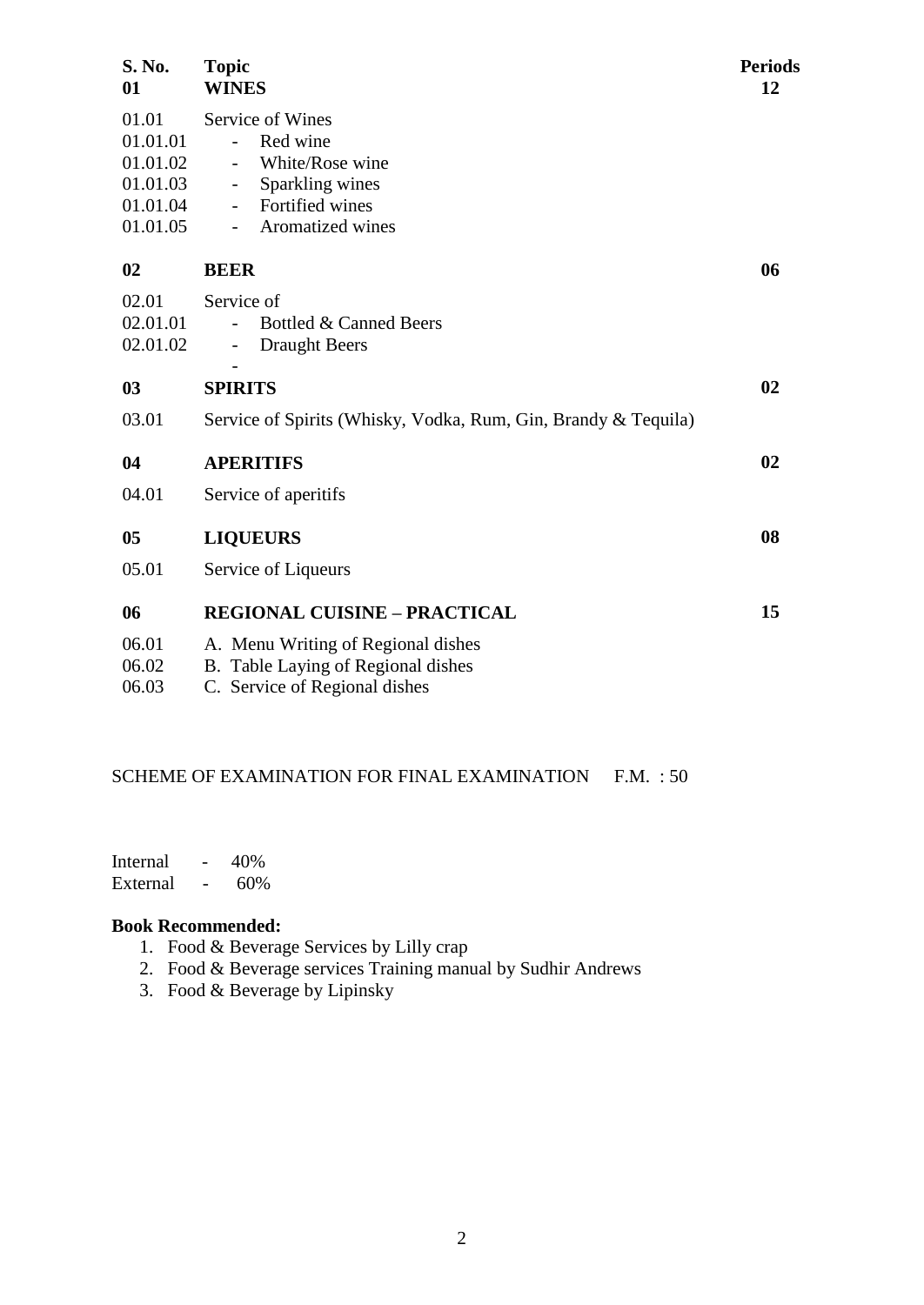# **FRONT OFFICE OPERATION**

Subject code **36311**

No. of Periods In one Session 30

# **Practical**

|    | No. of Periods |     | Full Marks              | $\therefore$ 50 |  |
|----|----------------|-----|-------------------------|-----------------|--|
|    | per week       |     | $\vert$ Ext. Marks : 40 |                 |  |
|    |                | P/S | Internal Marks: 10      |                 |  |
| 02 |                |     |                         |                 |  |
|    |                |     |                         |                 |  |

### **Rationale:**

- **1.** Cash Handling
- **2.** Night auditing
- **3.** Payment through Cheque, Credit card, Debit card handling

# **Objectives:**

- **1**. Cash Handling
- **2**. Night auditing
- **3.** Payment through Cheque, Credit card, Debit card handling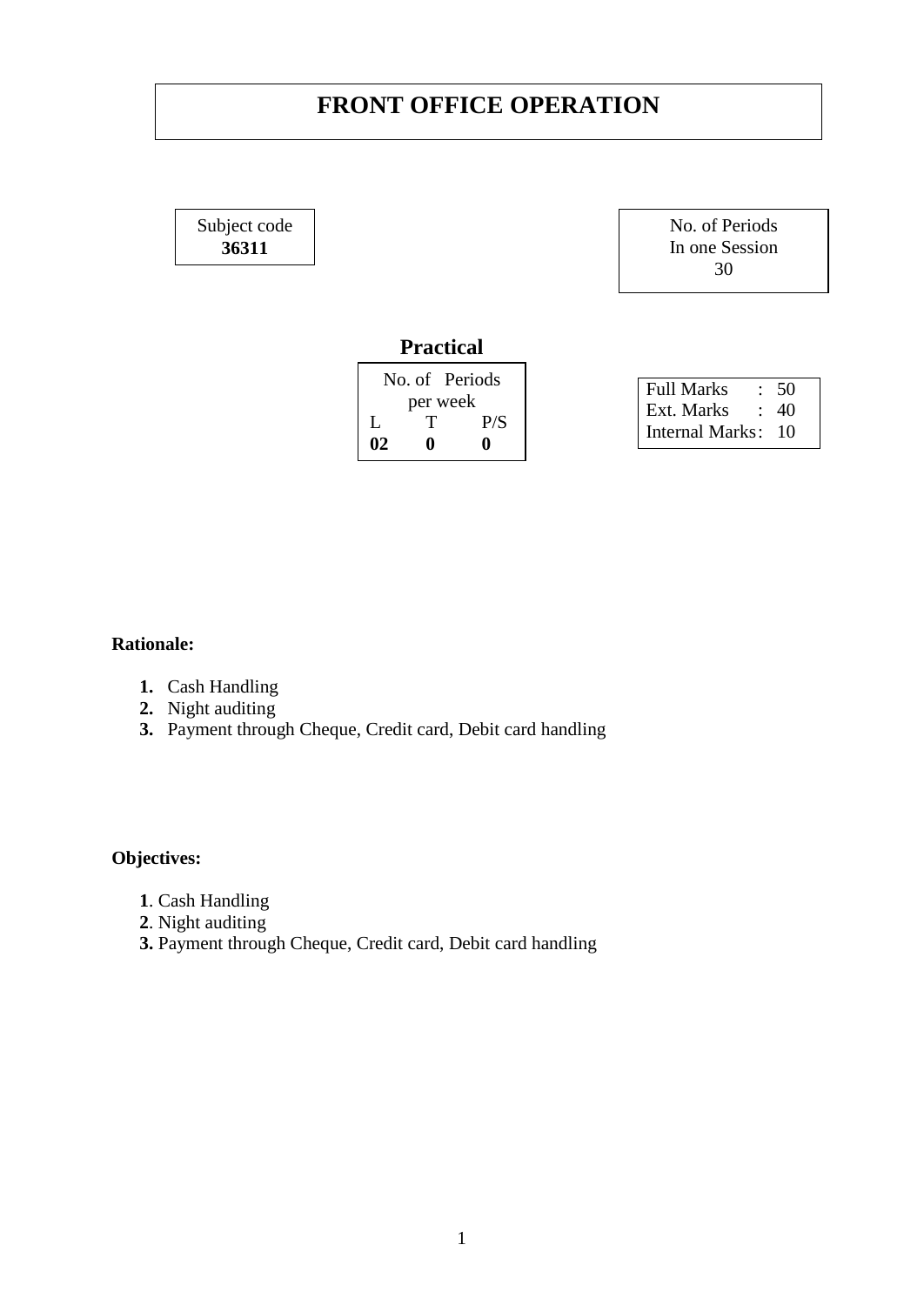| 01                   | Hands on practices of computer application (Hotel<br>Management System) related to Front Office procedures such<br>as Reservation, Registration, Guest History, Telephones,<br>Housekeeping, Daily transactions) | 30 |
|----------------------|------------------------------------------------------------------------------------------------------------------------------------------------------------------------------------------------------------------|----|
| 01.01                | Front Office Accounting procedures.                                                                                                                                                                              |    |
| 01.01.01<br>01.01.03 | Manual accounting<br>01.01.02   Machine accounting<br>Payable, Accounts Receivable, Guest History,<br>Yield<br>Management                                                                                        |    |
| 01.02<br>01.03       | Role Play<br><b>Situation Handling</b>                                                                                                                                                                           |    |

# **SUGGESTIVE LIST OF TASKS FOR FRONT OFFICE OPERATION SYSTEM**

| Sl. No. | <b>Topic</b>                                 |
|---------|----------------------------------------------|
| 01      | How to make a reservation                    |
| 02      | How to create and update guest profiles      |
| 03      | How to update guest folio                    |
| 04      | How to print guest folio                     |
| 05      | How to make sharer reservation               |
| 06      | How to feed remarks in guest history         |
| 07      | How to add a sharer                          |
| 08      | How to make add on reservation               |
| 09      | How to amend a reservation                   |
| 10      | How to cancel a reservation                  |
| 11      | How to make group reservation                |
| 12      | How to make a room change on the system      |
| 13      | How to log on cashier code                   |
| 14      | How to close a bank at the end of each shift |
| 15      | How to put a routing instruction             |
| 16      | How to process charges in                    |
| 17      | How to process a guest check out             |
| 18      | How to check out a folio                     |
| 19      | How to process deposit for arriving guest    |
| 20      | How to process deposit for in house guest    |
| 21      | How to check room rate variance report       |
| 22      | How to process part settlements              |
| 23      | How to tally allowance for the day at night  |
| 24      | How to tally paid outs for the day at night  |
| 25      | How to tally forex for the day at night      |

### SCHEME OF EXAMINATION FOR FINAL EXAMINATION F.M.: 50

Internal - 40%

External - 60%

Reference Books: Front office Management:- S K Bhatnagar

 Hotel organization & front office management:- A P Rastogi Front office Mnagement-Sudhir Andrews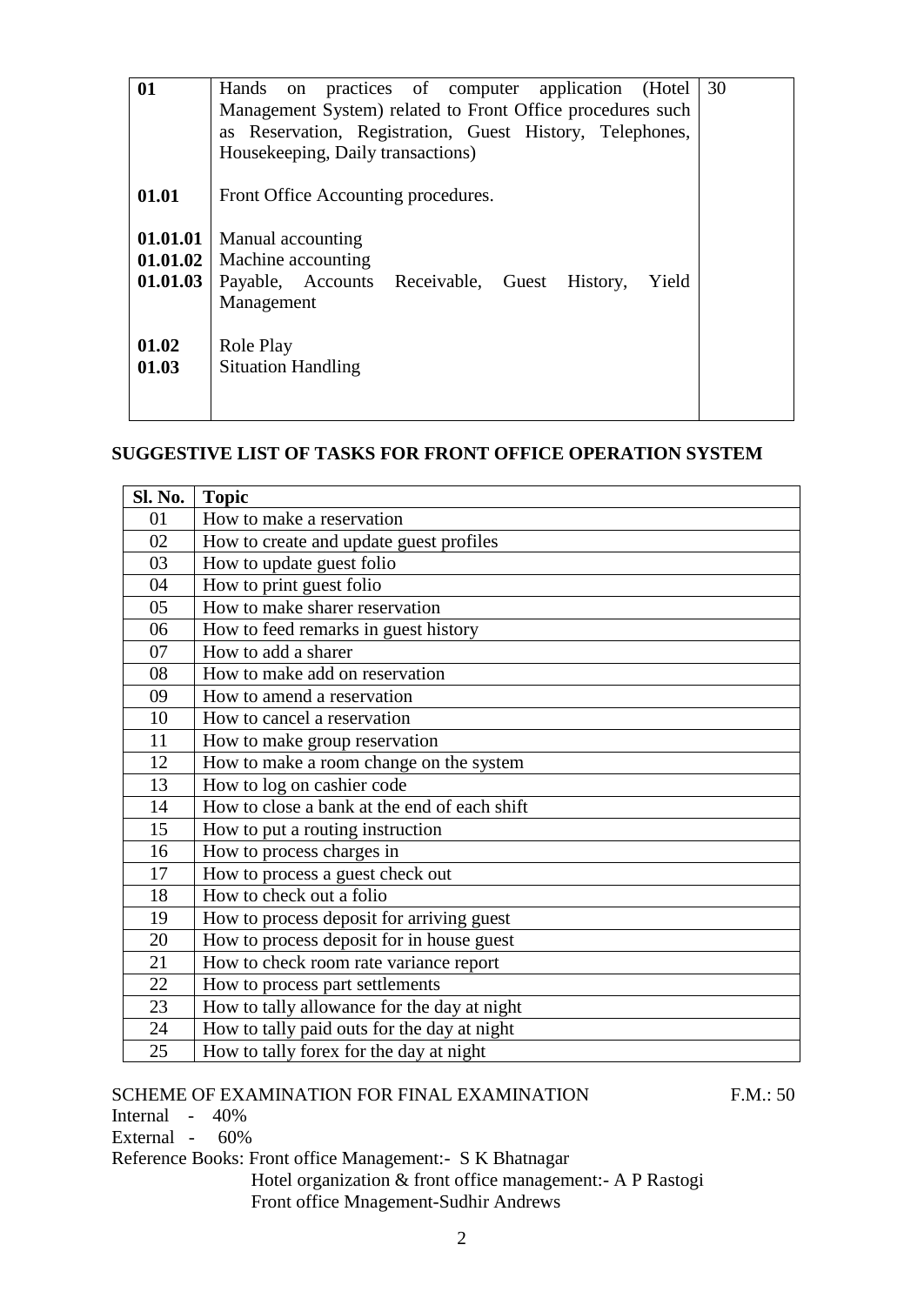# **ACCOMMODATION OPERATION**

#### Subject code **36312**

| No. of Periods |
|----------------|
| in one Session |
| 30             |

### **Practical**

|          | No. of Periods |     |  |
|----------|----------------|-----|--|
| per week |                |     |  |
|          | T              | P/S |  |
| 02       | o              | o   |  |

| <b>Full Marks</b> | 50 |
|-------------------|----|
| Ext. Marks        | 40 |
| Internal Marks    | 10 |

## **Rationale:**

- **1.** Bed making
- 2. Cleaning<br>3. Flower are
- **3.** Flower arrangement
- **4.** Polishing
- **5.** Interior decoration
- **6.** Colour combination

### **Objectives:**

- **1.** Bed making
- **2.** Cleaning
- **3.** Flower arrangement
- **4.** Polishing
- **5.** Interior decoration
- **6.** Colour combination